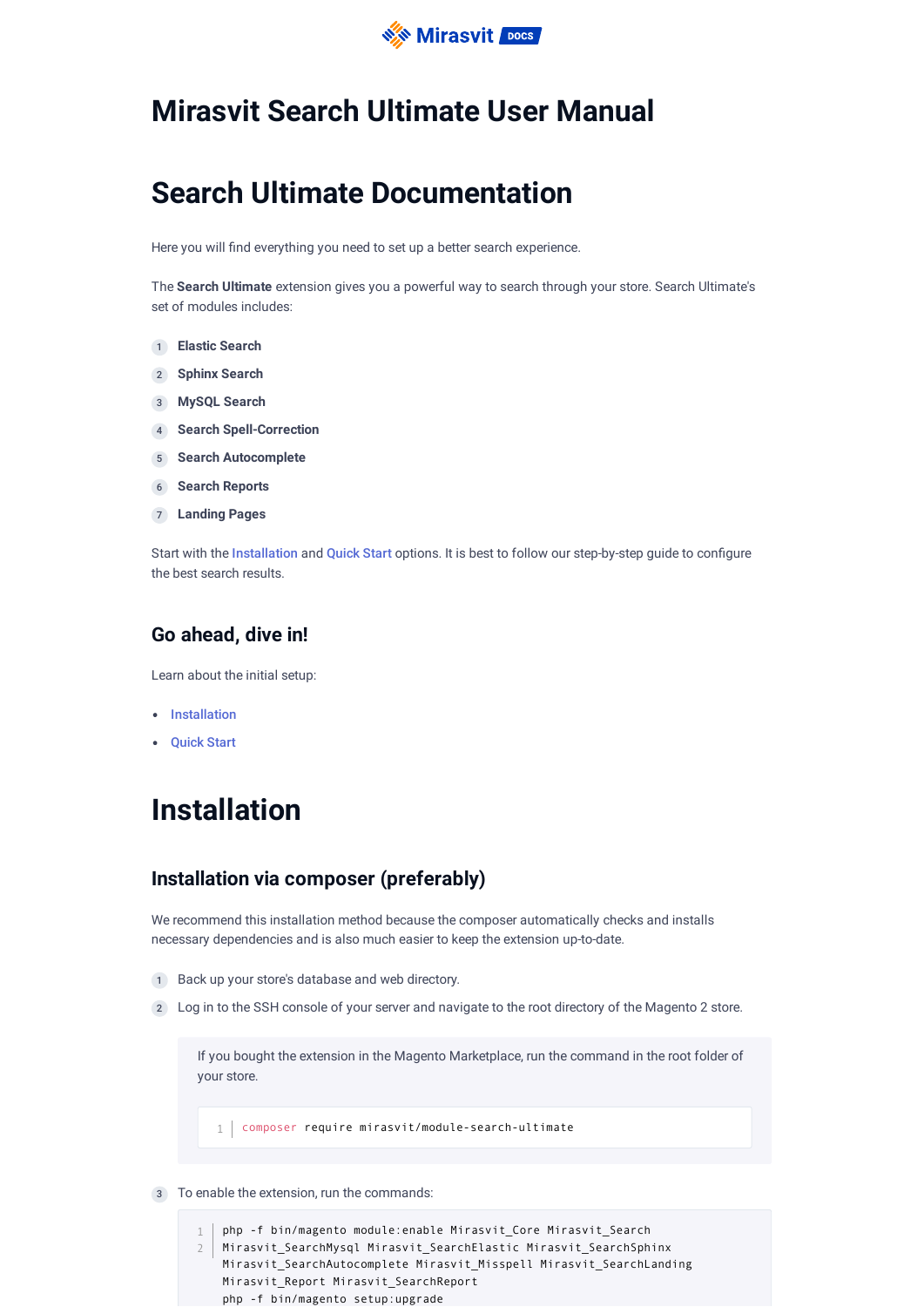4 Clean the cache

1 | php -f bin/magento cache: clean

5 Deploy static view files

```
rm -rf pub/static/*
   rm -rf var/view_preprocessed/*
   php -f bin/magento setup:static-content:deploy
1
\overline{2}3
```
6 Reindex search index and spell-correction index

 $1$  php -f bin/magento indexer:reindex catalogsearch fulltext mst misspell

[Quick](#page-1-0) Start

## <span id="page-1-0"></span>**Quick Start**

Search Ultimate is our most powerful extension which combines all of our best features to enhance the search capabilities of Standard Magento.

It combines several powerful modules, each of which offers you a large set of options:

- 1 **Core Search Module** contains everything necessary to enhance search and display of its results.
- 2 Search Engines
	- 1 **Elasticsearch** extends native Magento Elasticsearch engines.
	- 2 **Sphinx Search** contains an easy and rich interface for the Search Sphinx engine.
	- 3 **MySQL Search** implements search functionality using MySQL database.
- **Search Autocomplete** allows you to enhance your search by adding suggestions at the customer's 3 fingertips.
- 4) Search Spell Correction allows you to correct on-the-fly customer misspellings, and ensure that virtually any request will be satisfied.

Here is how you can tune up our extension for maximum effectiveness.

1) Tune-up **Core Search Settings**. Start by creating Indexes and configuring Search [Results](#page-2-0).

After you have created Indexes, it's better to quickly reindex all data. The best way to do it is via console/SSH:

 $1$  php -f bin/magento indexer: reindex catalogsearch fulltext

- 2 Consider which search engine you're about to use.
- 3) Add to your store [Stopwords](#page-20-0) and [Synonyms](#page-20-1) to enhance search. You can even import them using [command-line](#page-26-0) interface.
- 4 Create a set of [Landing](#page-19-0) Pages to create convenient hubs for your most important products.
- 5 Enhance your search by creating rules for ['long-tail](#page-9-0) search' and ordering [products](#page-11-0) at search results.
- 6 Configure [Autocomplete](#page-16-0) to provide your customers with useful suggestions and searching tips.
- 7 Enable misspell [correction](#page-18-0) to provide customers with results even when they make mistakes.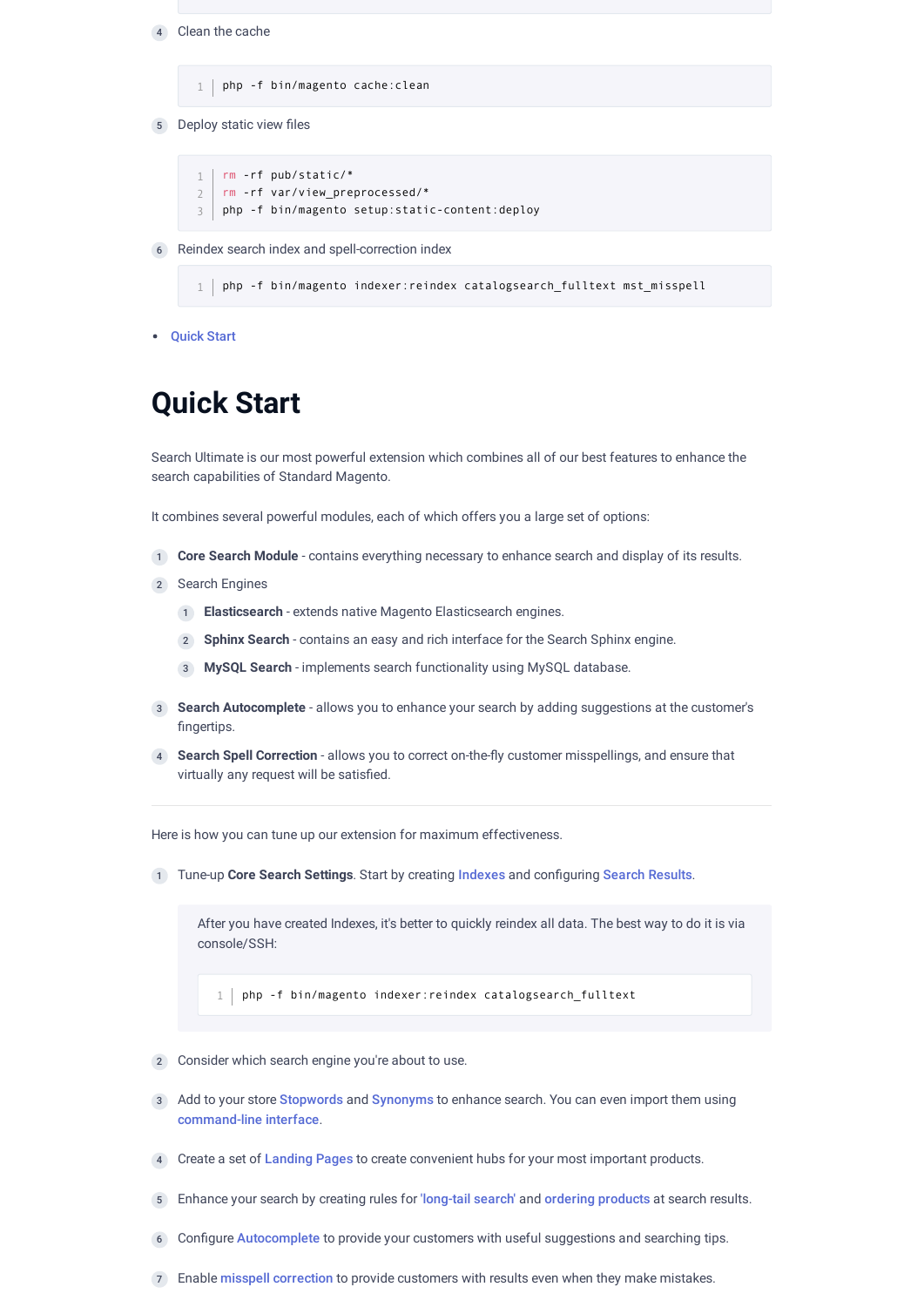8) Analyze your searches with our [Reports](#page-19-1) and build flexible search policies to boost your store capabilities to the top.

Please follow our guide step by step to get the best search result!

## **General Settings**

Here you can quickly navigate across all the functionality settings we have available. Please use the list below to navigate.

This section covers all topics necessary for working with indexes, and consists of the following subsections:

### **Global Search [Settings](#page-2-0)**

- Search Engine Configuration
	- **Sphinx Search Engine**
		- [Installation](#page-7-0)
		- [Connection](#page-9-1) with Sphinx Engine
	- **Elastic Search Engine**
		- [Installation](https://mirasvit.com/docs/module-search-elastic-ultimate/current/module-search-elastic/current/engine/installation)
	- Search Settings
	- Multi-store Search Result
- ["Long-Tail"](#page-9-0) Search
- [Landing](#page-19-0) Pages
- [Synonyms](#page-20-1)
- [Stopwords](#page-20-0)
- [Customize](#page-11-0) Search Weight
- **Search Indexes Settings**
	- Managing Indexes
	- **Adding New Index**
	- Product Index
	- Category Index
	- CMS Index
	- Attribute Index
	- Wordpress Blog Index
	- Add [Custom](#page-16-1) Index

## <span id="page-2-0"></span>**Congure Key Search Settings**

This section describes how you can customize and greatly improve the relevance of your search results by configuring Search Settings.

The most important part is the **Search Logic Conguration**. It is located at **System -> Search Management -> Conguration**.

## **Search Engine Configuration**

Our extension allows you to power up your search either with default Magento Elasticsearch engines or additional engines.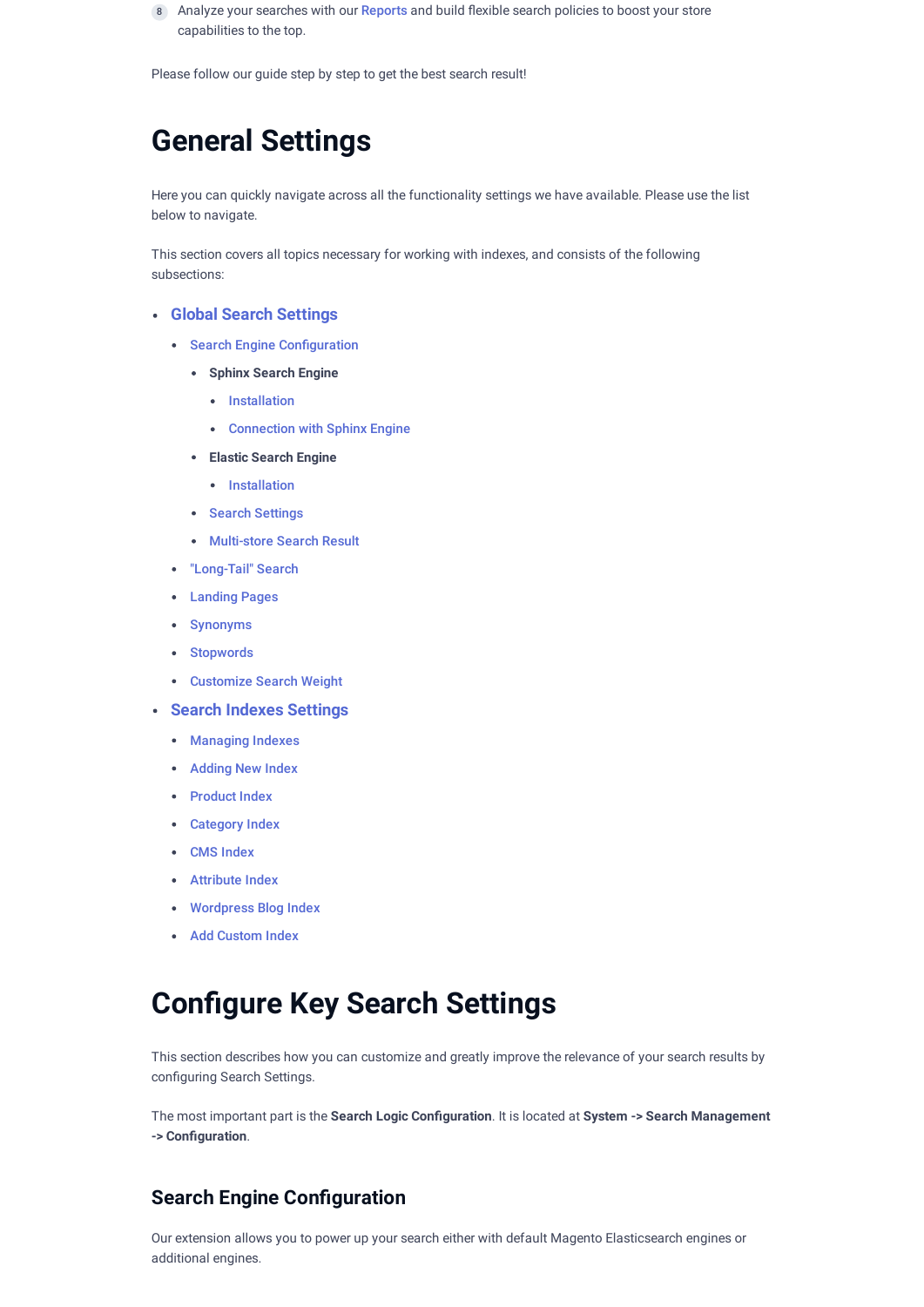| <b>Search Engine Configuration</b><br>Search Engine<br><b>rglobal</b> | --Please Select--<br><b>MySQL</b><br>Sphinx search<br>Elasticsearch 5.0+ (Deprecated)<br>Elasticsearch 6.x (Deprecated)<br>$\vee$ Elasticsearch 7 |
|-----------------------------------------------------------------------|---------------------------------------------------------------------------------------------------------------------------------------------------|
|                                                                       | <b>Check Status</b>                                                                                                                               |
|                                                                       | <b>Reset Indexes</b>                                                                                                                              |

Option **Search Engine** selects which engine should be in charge, and has three possible values:

- **Elasticsearch 7**, **Elasticsearch 6.x**, **Elasticsearch 5.0.x** native Magento search engines.
- **MySQL** search engine, based on MySQL fulltext search.
- **Sphinx Search engine** search engine, based on Sphinx Search.

You can manage your store engine status and indexes:

- **Check Status** describes whether the search engine is running on the server or not.
- **Reset Indexes** deletes all available indexes. Products will disappear from the frontend if you click it. Run reindex to restore indexes.
- **Reset Store Indexes** deletes store indexes by Elasticsearch Index Prefix. Products will disappear from the frontend if you click it. Run reindex to restore indexes.

### **⊙** Note

**MySQL search engine** mode **does not** require the installation of Elasticsearch or Sphinx Search on your server, but you will still receive the same features as with the other engines. However, you may experience a slower search speed than with the Elastic/Sphinx engines. This engine is applicable for small catalogs, or if your server doesn't allow the installation of Elasticsearch or Sphinx Search.

#### **Sphinx Search Engine**

Sphinx is an open-source full-text search server which features high performance, relevance (aka search quality), and integration simplicity. It's written in C++ and runs on Linux (RedHat, Ubuntu, etc), Windows, macOS, Solaris, FreeBSD, and a few other systems. It is best used for stores with product quantities below 50k who do not require layered navigation or [aggregated](http://sphinxsearch.com/about/sphinx/) search requests. Read more  $\blacksquare$  about this engine key features.

 $\checkmark$ 

**Sphinx Search Ultimate** adds to the option **Search Engine Conguration** -> **Search Engine** possible value **Sphinx Search**.

| <b>Search Engine Configuration</b>          |                              |                           |
|---------------------------------------------|------------------------------|---------------------------|
| Search Engine<br>[global]                   | Sphinx search                | $\blacktriangledown$      |
| <b>Sphinx Host</b><br>[global]              | localhost                    |                           |
| <b>Sphinx Port</b><br>[global]              | 9315                         |                           |
| Sphinx installed on same server<br>[global] | Yes                          | $\boldsymbol{\mathrm{v}}$ |
| Sphinx Bin Path<br>[global]                 | /usr/local/bin/searchd       |                           |
| Allow auto-start Sphinx Daemon<br>[global]  | Yes                          | $\blacktriangledown$      |
|                                             | <b>Check Status</b>          |                           |
|                                             | <b>Restart Sphinx Daemon</b> |                           |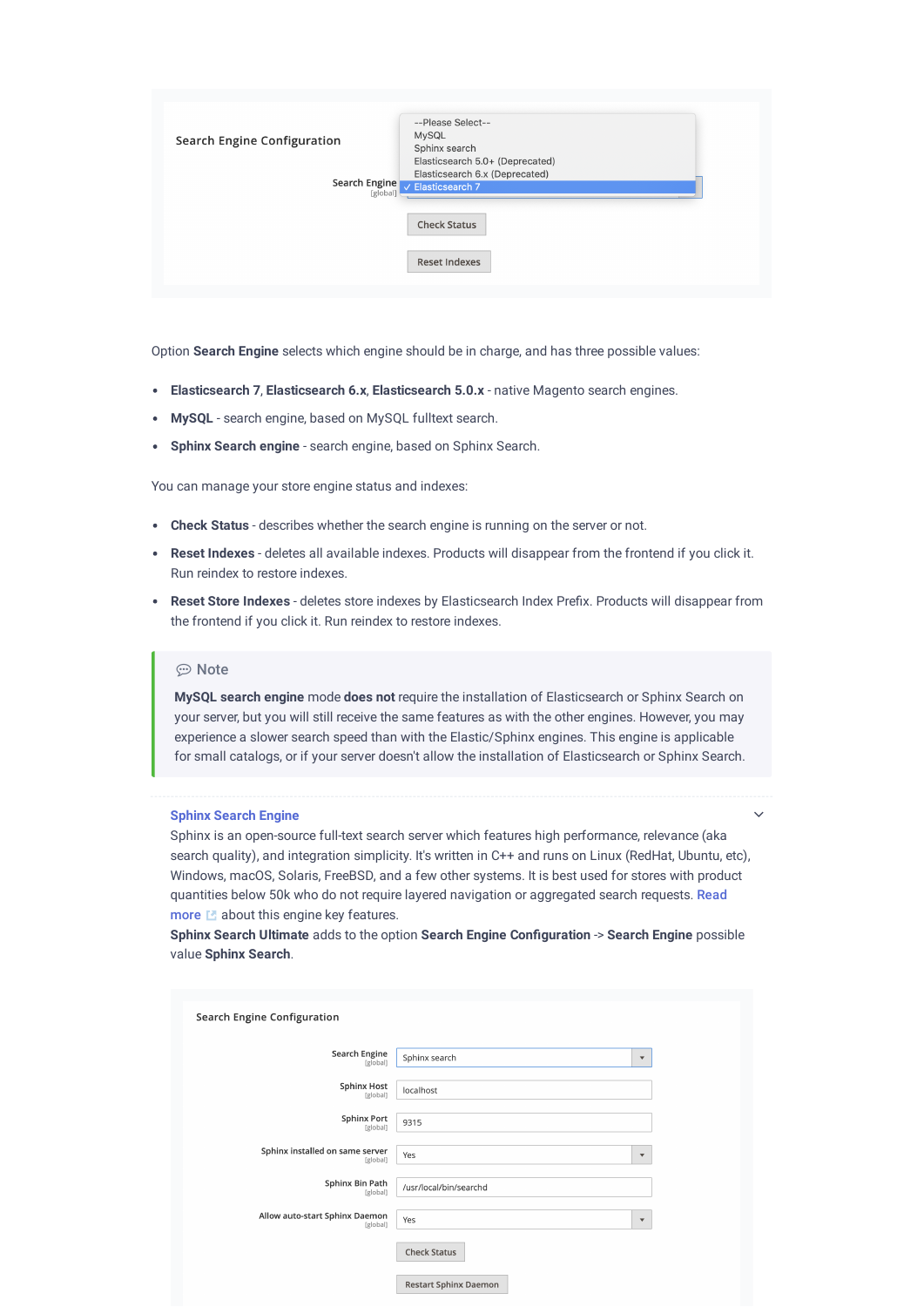

**External Sphinx Engine** also triggers additional options for configuring and managing Sphinx Daemon:

- **Sphinx Host** sphinx daemon host (localhost by default).  $\bullet$
- **Sphinx Port** sphinx daemon port (any free port, like 9811, 9812).
- **Sphinx installed on the same server** triggers the appearance of additional features of Sphinx Daemon. Can have two different modes:

**For Sphinx installed on the same server with your Magento store :**

| <b>Search Engine Configuration</b>          |                                                       |
|---------------------------------------------|-------------------------------------------------------|
| <b>Search Engine</b><br>[global]            | <b>External Sphinx Engine</b><br>$\blacktriangledown$ |
| <b>Sphinx Host</b><br>[global]              | 127.0.0.1                                             |
| <b>Sphinx Port</b><br>[global]              | 9315                                                  |
| Sphinx installed on same server<br>[global] | Yes<br>$\overline{\mathbf{v}}$                        |
| <b>Sphinx Bin Path</b><br>[global]          | /usr/local/bin/searchd                                |
| Allow auto-start Sphinx Daemon<br>[global]  | <b>No</b><br>$\boldsymbol{\mathrm{v}}$                |
|                                             | <b>Check Status</b>                                   |
|                                             | <b>Restart Sphinx Daemon</b>                          |
|                                             | <b>Reset</b>                                          |

- Yes defines that Sphinx works on the same server as store and database. Triggers the following additional options and buttons, which allows the managing daemon:
	- **Sphinx Bin Path** defines the name and location of sphinx daemon. By default, it's **searchd**.
	- **Allow auto-start Sphinx Daemon** sets auto-starting daemon with Magento's store. Useful when you have an unexpected server power-off (for example, for maintenance purposes).
	- **Check Status** button that allows viewing current daemon status
	- **Restart Sphinx Daemon** button which allows restarting daemon directly from the Magento Configuration pane.
	- **Reset** button that allows resetting the daemon current search task.

**For Sphinx installed on the dedicated (remote) server :**

| <b>Search Engine Configuration</b>          |                                                       |
|---------------------------------------------|-------------------------------------------------------|
| <b>Search Engine</b><br>[global]            | <b>External Sphinx Engine</b><br>$\blacktriangledown$ |
| <b>Sphinx Host</b><br>[global]              | 127.0.0.1                                             |
| <b>Sphinx Port</b><br>[global]              | 9315                                                  |
| Sphinx installed on same server<br>[global] | <b>No</b><br>$\overline{\mathbf{v}}$                  |
|                                             | <b>Generate configuration file</b>                    |
|                                             |                                                       |

- No defines that Sphinx works on separate or dedicated server.
	- **Generate configuration file** button that allows you to generate Sphinx config file to copy to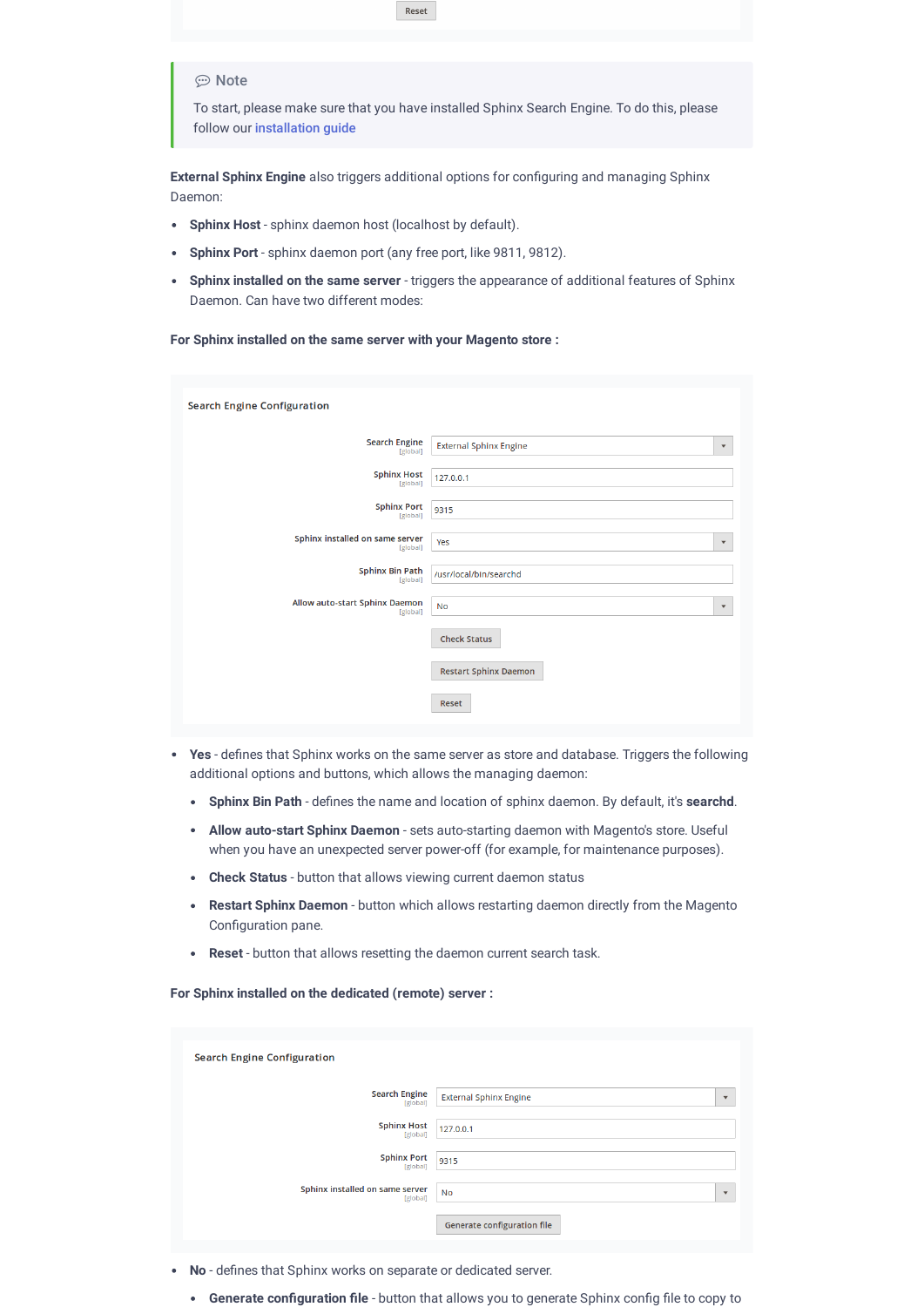your remote (dedicated) server.

### ⊕ Note

If you already installed **Sphinx Search engine**, please learn more about the [connection](#page-9-1) with Sphinx Engine.

The **Search Engine Conguration** section contains an **Additional Conguration** subsection, visible for **External Sphinx engine** only. It allows you to tune up the Sphinx configuration file, and contains the following settings:

| $\odot$ Additional Configuration                  |                                                       |
|---------------------------------------------------|-------------------------------------------------------|
| <b>Custom Base Path</b><br>[global]               | Default path is: [magento_root_directory]/var/sphinx/ |
| Additional searchd configuration<br>[global]      |                                                       |
|                                                   |                                                       |
| <b>Additional index configuration</b><br>[global] |                                                       |
|                                                   |                                                       |
| <b>Custom Charset Table</b><br>[global]           |                                                       |
|                                                   |                                                       |

- **Custom Base Path** defines a custom path to Sphinx, if it was not installed to the default [magento\_root\_directory]/var/sphinx/ location.
- **Additional searchd configuration** defines additional parameters to searchd Search Daemon. Read more about it here.
- **Additional index conguration** allows you to add settings to the Sphinx index conguration. Read more about it here.
- **Custom Charset Table** allows for adding character sets to the Sphinx configuration file. Read more about it here.

**Elastic Search Engine** Elasticsearch is a distributed RESTful search and analytics engine capable of solving a growing number of use cases, written on Java so it can be run virtually anywhere. It is best used for stores with [more](https://www.elastic.co/products/elasticsearch) than 50k of products and/or support of Layered Navigation. Read more [20] about its key features.

You can congure a connection using native magento interface at **Stores -> Conguration -> Catalog -> Catalog Search**

The extension also features two buttons that allows you to check the actual Elastic Search status and reset indexes:

- **Check Status** button that allows for viewing current Elastic status
- **Reset Indexes** button that removes Elastic search indexes. To restore indexes, just run a full  $\bullet$ search reindex.

### **Search Logic Configuration**

**Wildcard search Fgloball** 

| Enabled (*word*)         |  |
|--------------------------|--|
| Enabled (*word*)         |  |
| Enabled at end (word*)   |  |
| Enabled at start (*word) |  |
| Disabled                 |  |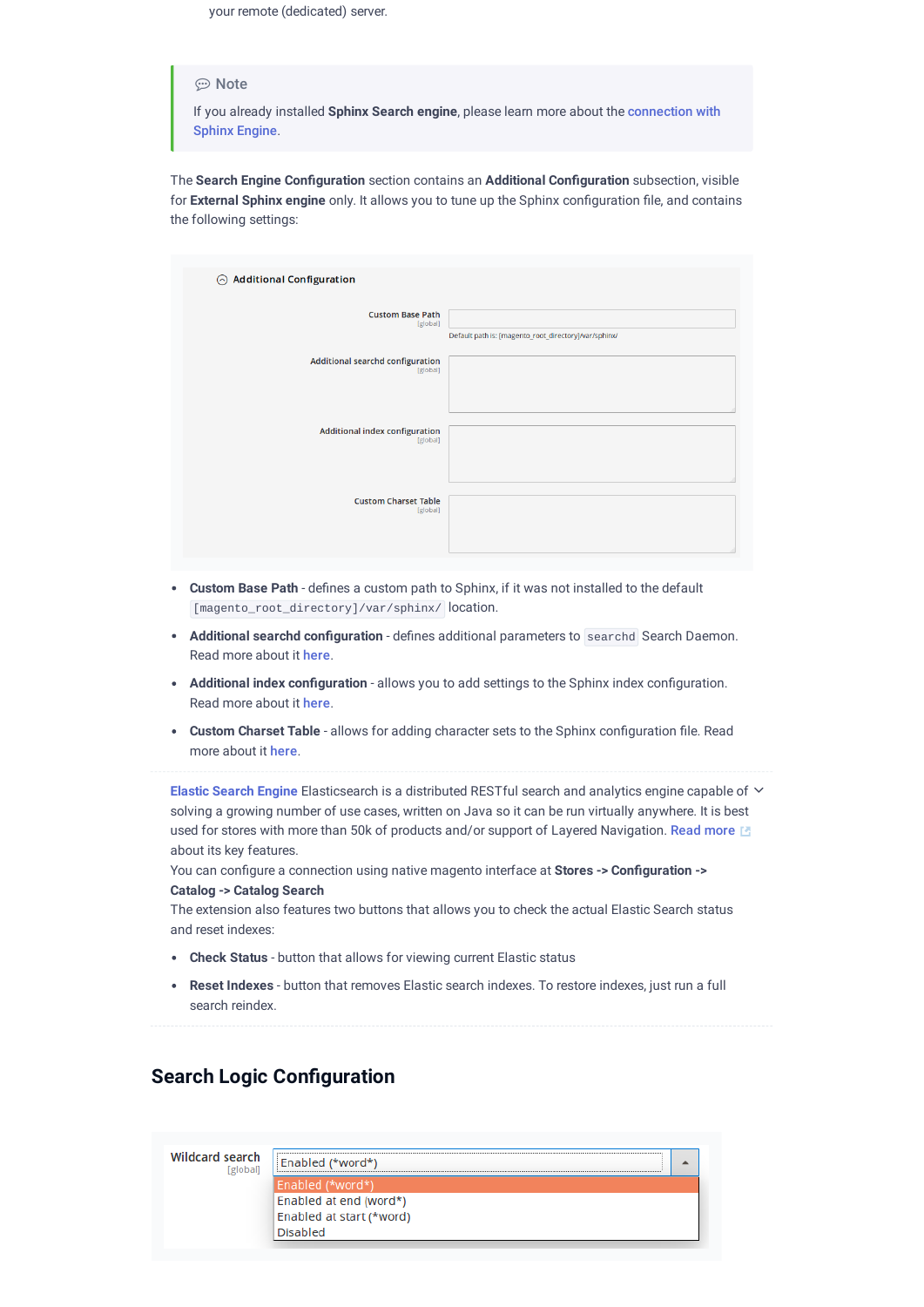- **Wildcard search** allows the customer to search the product by part of a word, marking unknown parts with asterisk (\*). There are four different wildcard modes available:
	- **Enabled (\*word\*)** fully enables wildcards.
	- **Enabled at the end (\*word\*)** partially enables wildcards, allowing you to search by the first part of a keyword.
	- **Enabled at the start (\*word\*)** partially enables wildcards, allowing you to search by the last part of a keyword.
	- **Disabled** totally disables wildcards.

#### ⊕ Note

Wildcards enabling slightly reduces the relevance of searches and increases the number of search results.

- **Wildcard Exceptions** the list of keywords (characters) for which wildcard search can not apply.
- **Replace words in search query** two-column list of auto-replace. When evaluating, the search extension will seek keywords from **Find word** columns, and automatically replace them with one from the **Replace With** column. Column **Find word** can contain more than one keyword, separated by a comma.
- **Not' words** words from this list invert search-e.g., the appearance of these words in a search are automatically treated as "exclude results with this word".
- **Long Tail Expressions** allows you to receive the correct search results for words that contain dashes or any other non-alphabetic symbols. Read more in the Long Tail Configuration section.
- **Match mode** overrides the default Magento mode of search with one of the following options:
	- **AND** this mode is **default**. Elements (e.g. products, pages) matched only when all requested keywords are found in respective attributes.
	- OR defines that elements matched only when at least one of the requested keywords is found.

### **Search Features**

- **Enable redirect from 404 to search results** if this option is enabled, the customer will be redirected to the store search results of the broken URL text instead of the "404 Not Found" page.
- **Redirect if Single Result** if the search query results only have one match, the customer will be immediately taken to the corrresponding product page.
- **Enable Google Sitelinks Search** if the option is enabled, the extension shows the Sitelink Search Box on the Google search results page. After enabling this option, the search box will be shown only after Google reindexing.
- **Enable search terms highlighting** if this option is enabled, search query word(s) will be highlighted in the search results.
- **Display Search Recommendations** if this option is enabled, related search terms will be displayed on the search result page.
- **Omit tabs when the number of results fewer than** indicates when an extension should display search indexes as tabs.

### **Multi-store Search Result**

This option is useful when you have store-dependent elements in your store. For example, you have products which are visible only in specific storeviews and you wish to allow customers to search simultaneously in all your stores.

- **Enable Multi-Store Search Results** if you enable this option, search results will be displayed in tabs. Each tab has a number of results for a storeview and corresponds to one of your storeviews. This option triggers an additional sub-option:
	- **Stores** allows you to select which storeviews should be included in a multi-store search.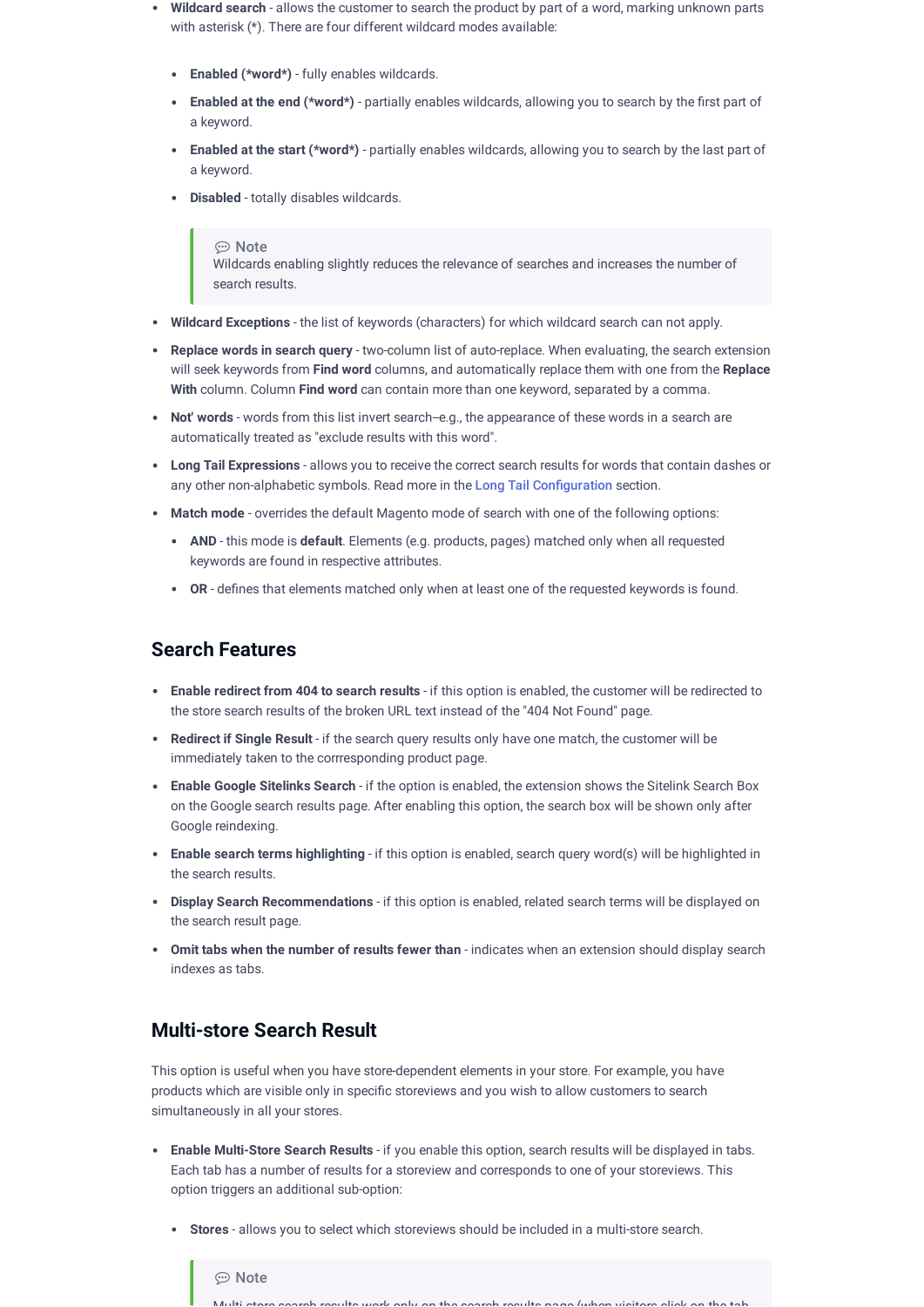Multi-store search results work only on the search results page (when visitors click on the tab, it redirects them to the selected storeview).

Autocomplete always returns results from the current store only. It can not display search results from another storeviews.

## <span id="page-7-0"></span>**Sphinx Engine Installation**

If you want to use our extension with Sphinx Engine, you first need to install it.

⊕ Note

Warning: The minimum allowed sphinx engine version is **2.2.x, 3.x**

Installation includes a set of actions that should be performed under **root** privileges. Actions can differ depending on the selected platform.

After installation, **run full reindex of Sphinx Engine indexes** to fully enable your new search engine.

### **Installation on Ubuntu**

Execute the following command from console/SSH under root privileges:

1 | sudo apt-get install sphinxsearch

Proceed to [Connection](#page-9-1) with Sphinx Engine

## **Installation on CentOS**

Execute the following command from console/SSH under root privileges:

1 | sudo yum install sphinxsearch

Proceed to [Connection](#page-9-1) with Sphinx Engine

### **Installation** with Stemmer (with language specific morphology)

In order to install Sphinx with Stemmer, run the following commands from console/SSH under root privileges:

```
wget http://sphinxsearch.com/files/sphinx-2.2.11-release.tar.gz
1
tar xvf sphinx-2.2.11-release.tar.gz
2
cd sphinx-2.2.11-release
3
wget http://snowball.tartarus.org/dist/libstemmer_c.tgz
4
5 | tar xvf libstemmer_c.tgz
./configure --with-libstemmer
6
make
7
make install
8
```
#### **Learn more about Libstemmer morphology**

Libstemmer controls which characters are accepted as valid and which are not, and how the accepted characters should be transformed (eg. should the case be removed or not). If charset table is configured for special language chars, then search phrases "kottkvarn" and "köttkvarn" will return the same result.

 $\checkmark$ 

Libstemmer supports morphology of the following languages:

- Danish
- Dutch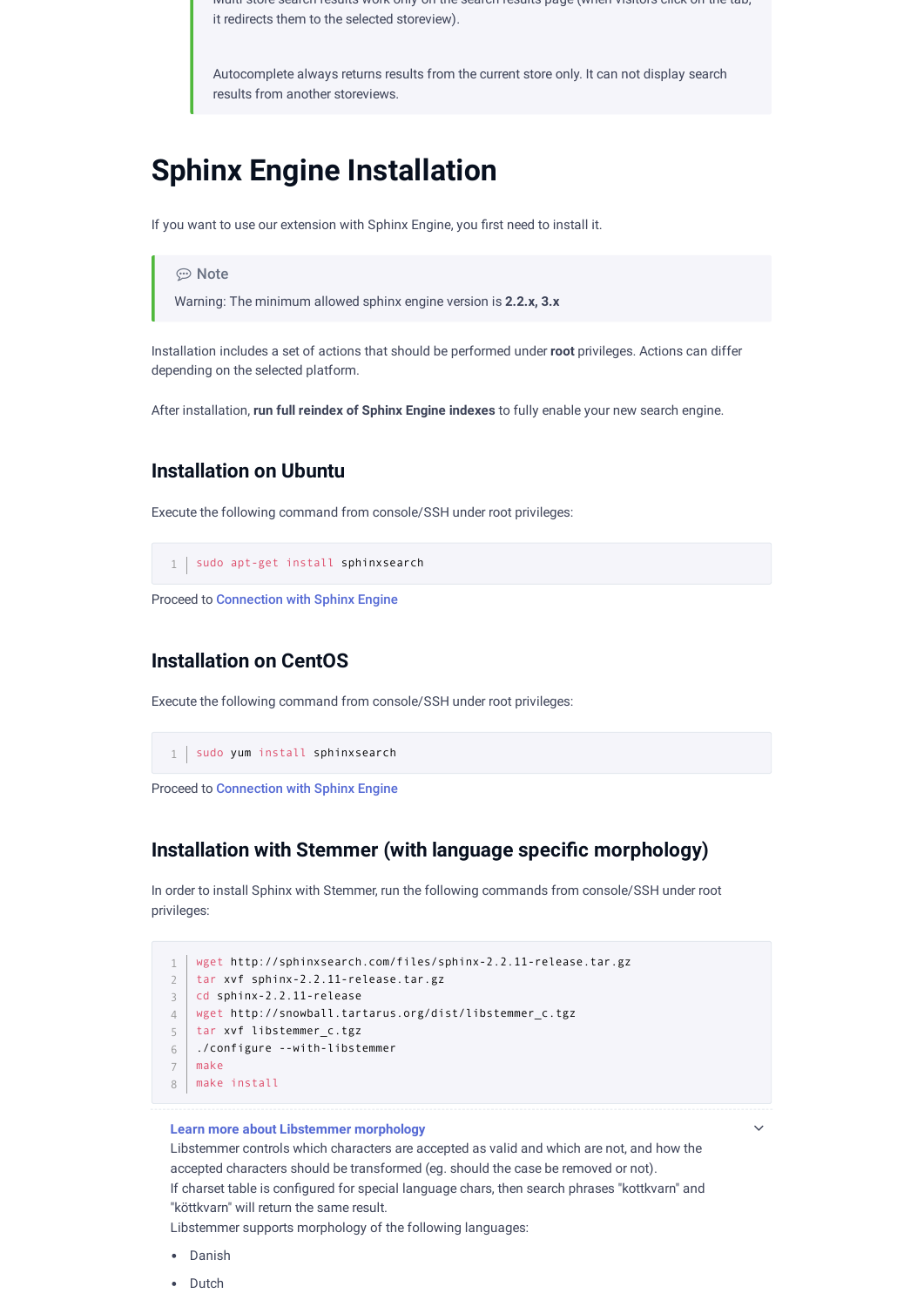- English
- Finnish
- French
- German
- Hungarian
- Italian
- Norwegian
- Polish
- Portuguese
- Romanian
- Russian
- Spanish
- Swedish
- Turkish

To configure morphology and charset tables for additional languages, perform the following actions:

- 
- Open the file /vendor/mirasvit/module-search-sphinx/src/SearchSphinx/etc/conf/index.conf.
- Configure morphology variable. Standard language codes you can find [here](http://en.wikipedia.org/wiki/List_of_ISO_639-1_codes) M. Use two-letter codes from **639-1** column.

```
For example, to add German to the list of supported languages, you need to set in index.conf:
morphology = stem_enru, libstemmer_de
\blacktriangleright Tip
```
Read more about morphology [here](http://sphinxsearch.com/docs/current/conf-morphology.html)  $\mathbb{R}$ .

• Add charsets to the charset\_table variable. List of codes for different charset tables can be found [here](http://sphinxsearch.com/wiki/doku.php?id=charset_tables) [2]

```
For example, to add English and Russian characters, variable should look as shown below:
    charset_table = 0..9, A..Z->a..z, _, a..z, \
                       U+410..U+42F->U+430..U+44F, U+430..U+44F, U+401->U+451,
   11+451Read more about character tables here.
\blacktriangleright Tip
```
Proceed to [Connection](#page-9-1) with Sphinx Engine

## **Manual installation**

In some cases, automatic installation either does not start, or even is not possible. In those cases, you can manually install Sphinx:

```
wget http://sphinxsearch.com/files/sphinx-2.2.11-release.tar.gz
1
2 | tar xvf sphinx-2.2.11-release.tar.gz
cd sphinx-2.2.11-release
3
  ./configure
make
5
make install
64
```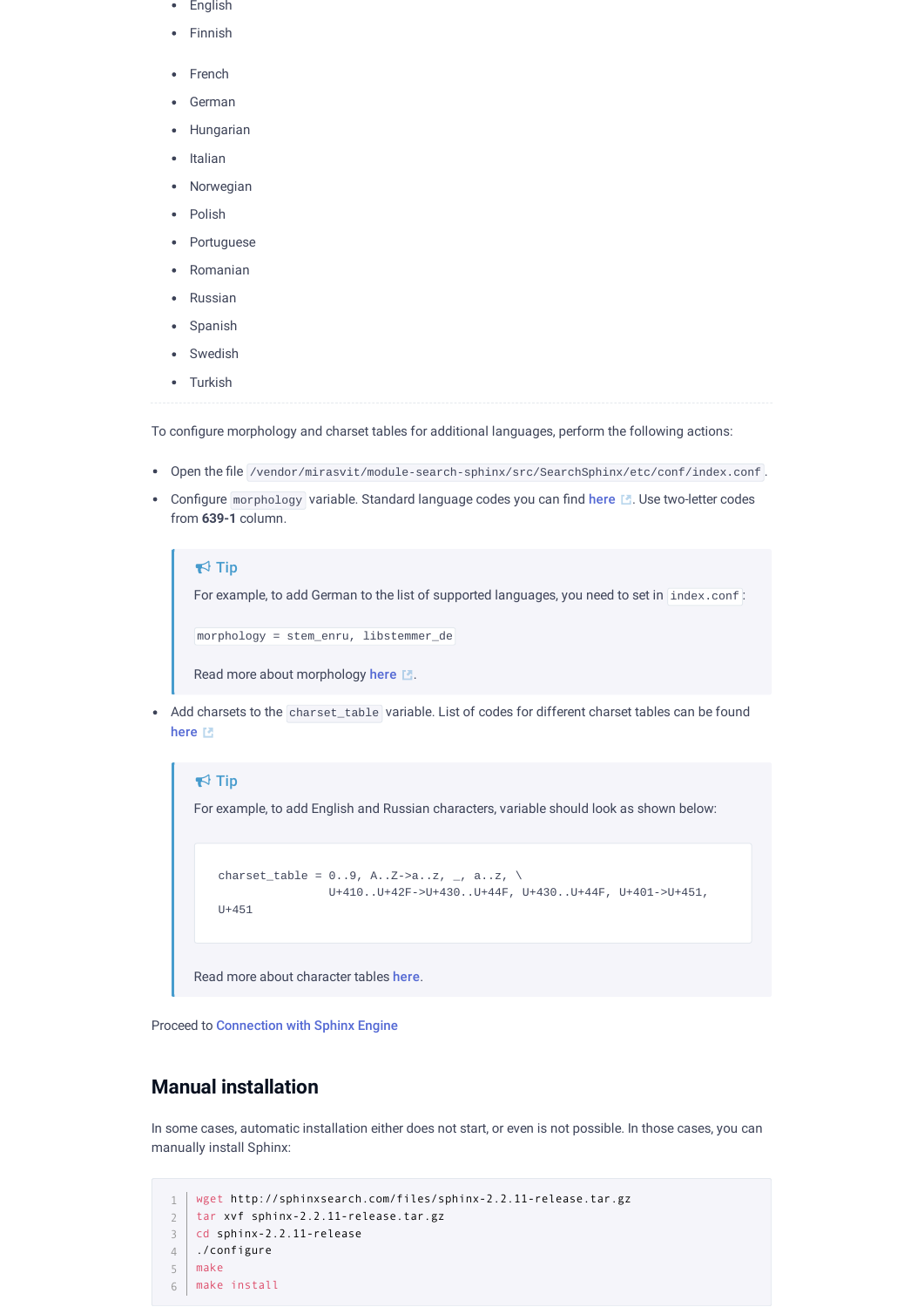## <span id="page-9-1"></span>**Connection with Sphinx Engine**

After the Sphinx Engine is [installed](#page-7-0), you need to connect it to our Search Extension.

Settings are diffenent depending on where you had installed Sphinx - on the same [server](#page-9-2) as a store, or on a dedicated [separate](#page-9-3) server.

### <span id="page-9-2"></span>**Connect with Sphinx Engine on the same server**

- 1 Go to **System -> Search Management -> Settings** and proceed to **Search Engine Conguration**.
- 2) In the field Search Engine select External Sphinx Engine option, and fill in the following fields.
	- **Sphinx Host** sphinx daemon host. Should be set to **localhost** in this case.
	- **Sphinx Port** sphinx daemon port (any free port).
	- Sphinx Bin Path if "searchd" is not configured in shell paths on your server, here you need to enter the full path to "searchd" (ex. /usr/local/bin/).
- 3 Tune up your Search Daemon, using extended options in **Additional Conguration** subsection.

### <span id="page-9-3"></span>**Connect with Sphinx Engine on another server**

To establish a connection with sphinx engine on another server, you need to run sphinx engine with an auto-generated configuration file.

#### Go to **System / Search Management / Settings / Mirasvit Extensions / Sphinx Search.**

- 1 Select another server option and press the button "Generate configuration file".
- $\Omega$  Copy the configuration file to the sphinx server (same path to file is required)
- Start sphinx daemon using command 3

```
1 | searchd --config <path to config/sphinx.conf>
```
Open a port for connection between servers. You can use the below command to check if the port opened:

1 | nc -zv sphinx\_server\_ip sphinx\_server\_port

4 Run the search reindex in **System / Search Management / Search Indexes**

## <span id="page-9-0"></span>**Congure "Long-Tail" Search**

This section describes the Long-Tail Search feature which will allow you to have the correct search results for words that contain dashes or other non-alphabetic symbols. You can also replace the most typical errors customers make in complex product names on the fly.

### **What is Long-Tail Search?**

For example, we have a product Canon PowerShot SX500 IS. The customer can request Canon PowerShot SX-500IS, which a default search will not find, because it differs from the actual product label.

This is the contribution of the first deviation of the contribution of the contribution of the distribution of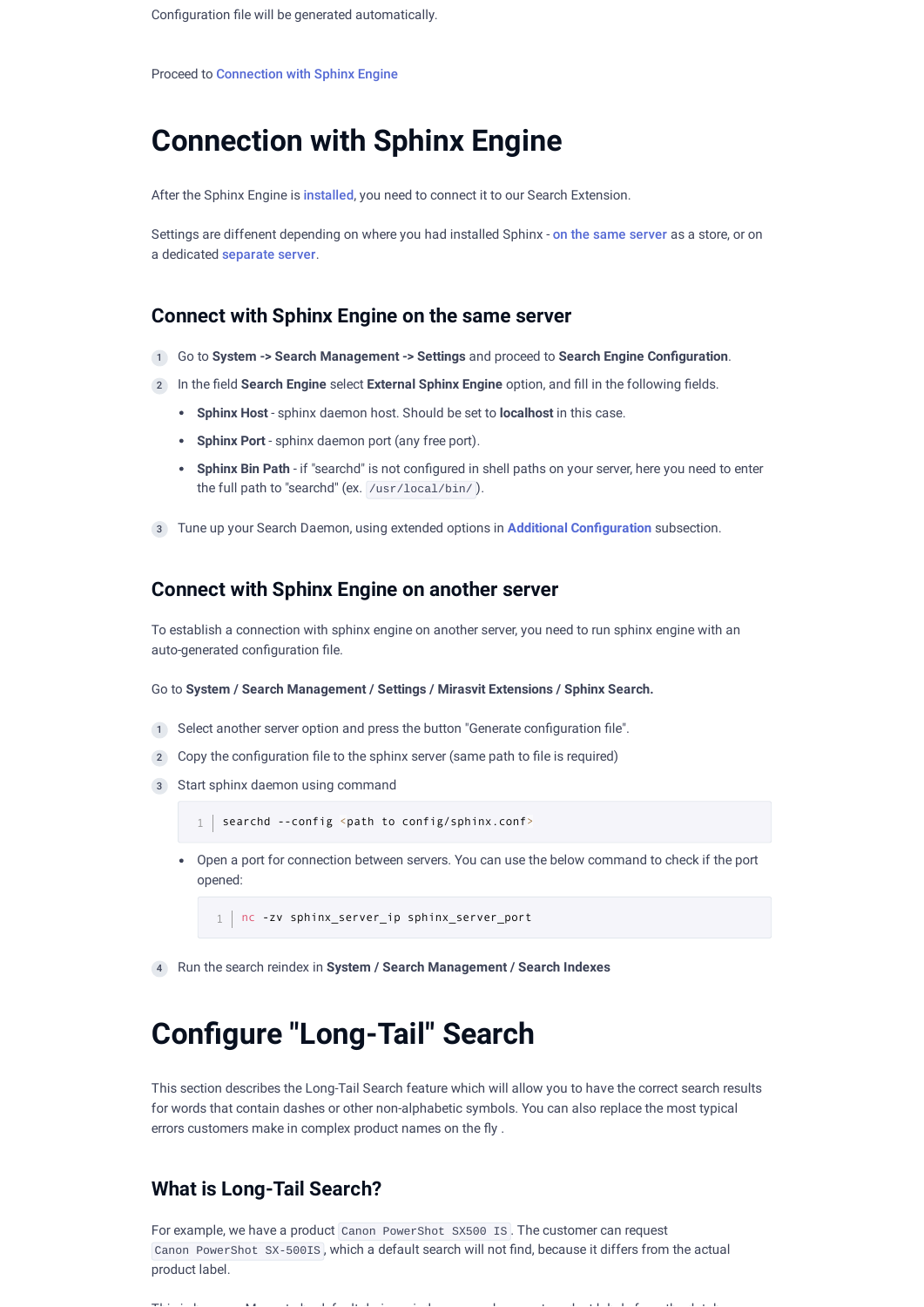This is because Magento by default during reindex uses only correct product labels from the database, thus, ensuring the index will contain only them -making products with complex names "ineligible" for search.

This is where "Long-tail" search comes in. During the reindex and search, this feature recognizes keywords by pattern and replaces them either with empty space or some other characters, "correcting" customer's request in real time.

In the example above, the SX500 IS can be converted to the SX500IS and during the search, the SX-500IS is also be converted to the SX500IS by replacing the '-' symbol with empty char.

This way, the search will be able to find products by several combinations of spelling the product's name.

## **Conguring Long-Tail Search**

Go to **System / Search Management / Settings / Mirasvit Extensions / Search** In the section **Search Settings**, go to the option **Long tail**. There you can set up regular expressions to receive required search results.

**Match Expression** - the regular expression(s) that parses words for further replacing.

Parsing is used for search index, during an indexing process, and goes for search phrases during a search. E.g. /([a-zA-Z0-9]\*[\-\/][a-zA-Z0-9]\*[\-\/]\*[a-zA-Z0-9]\*)/

- **Replace Expression** the regular expression(s) for parsing characters to be replaced. Parsing goes in the results of "Match Expression". E.g. /[\-\/]/
- **Replace Char** the character to replace values founded by "Replace Expression". E.g. empty value .

## **Conguring Long-Tail Search**

Here are some of the most useful cases of long-tail search, implemented as corresponding rules.

| Automatically remove '-' symbol from product names<br>Create a rule with the following parameters:                                                                                                                                                      |  |
|---------------------------------------------------------------------------------------------------------------------------------------------------------------------------------------------------------------------------------------------------------|--|
| <b>Match Expression</b> - $/(a - zA - Z0 - 9)$ * - $[a - zA - Z0 - 9]$ */<br>$\bullet$<br>Matched text: SX500-123, GLX-11A, GLZX-VXV, GLZ/123, GLZV 123, CNC-PWR1                                                                                       |  |
| <b>Replace Expression - /-/</b><br>۰                                                                                                                                                                                                                    |  |
| <b>Replace Char - empty</b><br>٠<br>Result text. SX500123, GLX11A, GLZXVXV, GLZ/123, GLZV-123-123, CNCPWR1                                                                                                                                              |  |
| Automatically remove '-' and '/' symbols from product names<br>Create a rule with the following parameters:                                                                                                                                             |  |
| Match Expression - $/[a-zA-Z0-9]^*$ [ \-\/] [a-zA-Z0-9] */<br>Matched text. SX500-123, GLX-11A, GLZX-VXV, GLZ/123, GLZV 123, CNC-PWR1                                                                                                                   |  |
| <b>Replace Expression - <math>/( \ \ \ \ \ \ \ \ \ \ \</math></b><br>٠                                                                                                                                                                                  |  |
| <b>Replace Char</b> - empty<br>٠<br>Result text. SX500123, GLX11A, GLZXVXV, GLZ123, GLZV123, CNCPWR1                                                                                                                                                    |  |
| Automatically make solid all products names with separators<br>Create a rule with the following parameters:                                                                                                                                             |  |
| <b>Match Expression</b> - $/[a-zA-z0-9]*[-\sqrt{[(a-zA-z0-9]*([-\sqrt{[(a-zA-z0-9]*})?]}]$<br>٠<br>Matched text. SX500-123, GLX-11A, GLZX-VXV, GLZ/123, GLZV-123-123, CNC-PWR1                                                                          |  |
| Replace Expression - /[-\/]/<br>٠                                                                                                                                                                                                                       |  |
| <b>Replace Char - empty</b><br>٠<br>Result text. SX500123, GLX11A, GLZXVXV, GLZ123, GLZV123123, CNCPWR1                                                                                                                                                 |  |
| <b>Automatically fix misspelled product's name</b><br>Create a rule with the following parameters:<br>$\mathbf{r}$ , and $\mathbf{r}$ , and $\mathbf{r}$ , and $\mathbf{r}$ , and $\mathbf{r}$ , and $\mathbf{r}$ , and $\mathbf{r}$ , and $\mathbf{r}$ |  |

**Match Expression** - /([a-zA-Z0-9]\*[\- ][a-zA-Z0-9]\*[\-][a-zA-Z0-9]\*)/ Matched text: VHC68B-80 , VHC-68B-80 , VHC68B80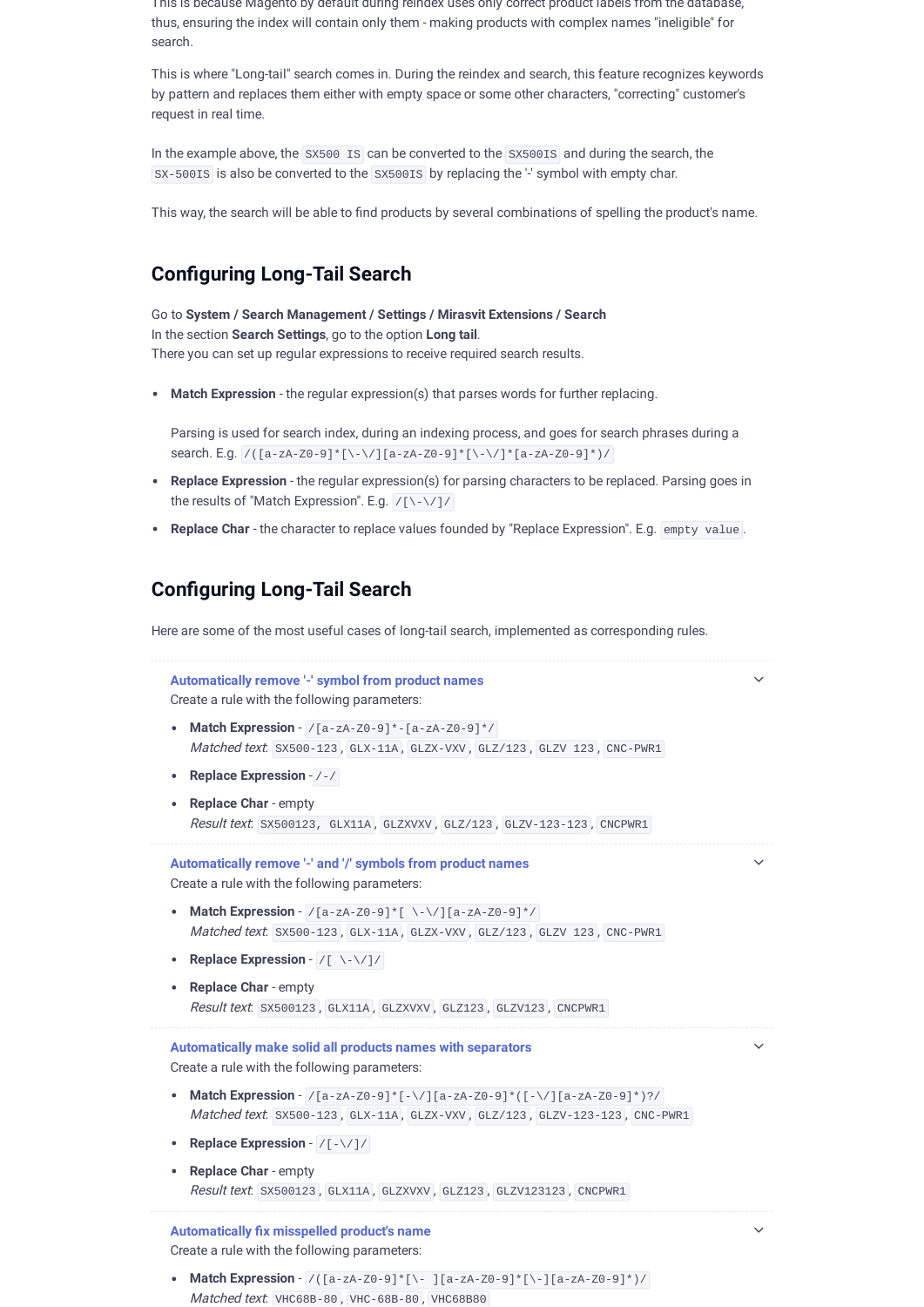- **Replace Expression** /[\- ]/
- **Replace Char** empty Result text: VHC68B80

### **Moving Long-Tail Expressions from M1 to M2**

Long-Tail expressions, which are used in Search Sphinx for M1 and M2 slightly differ.

In M1 Search Sphinx, you can enter one or more expressions to match, separated by '|' character. In M2, you can not.

Consider the following expression for Search Sphinx for M1:



**Replace Char**: \$1 \$2

## <span id="page-11-0"></span>**Customize Search Weight**

Our extension arranges the relevance of products found using Global [Settings](#page-2-0). However, sometimes (for example, for promotional purposes) you need to forcibly move one or more specific products to the top, or vice versa, to the bottom of search results.

It can be done via special option **Search Weight**, added by our extension to the general settings of the Product Edit Pages.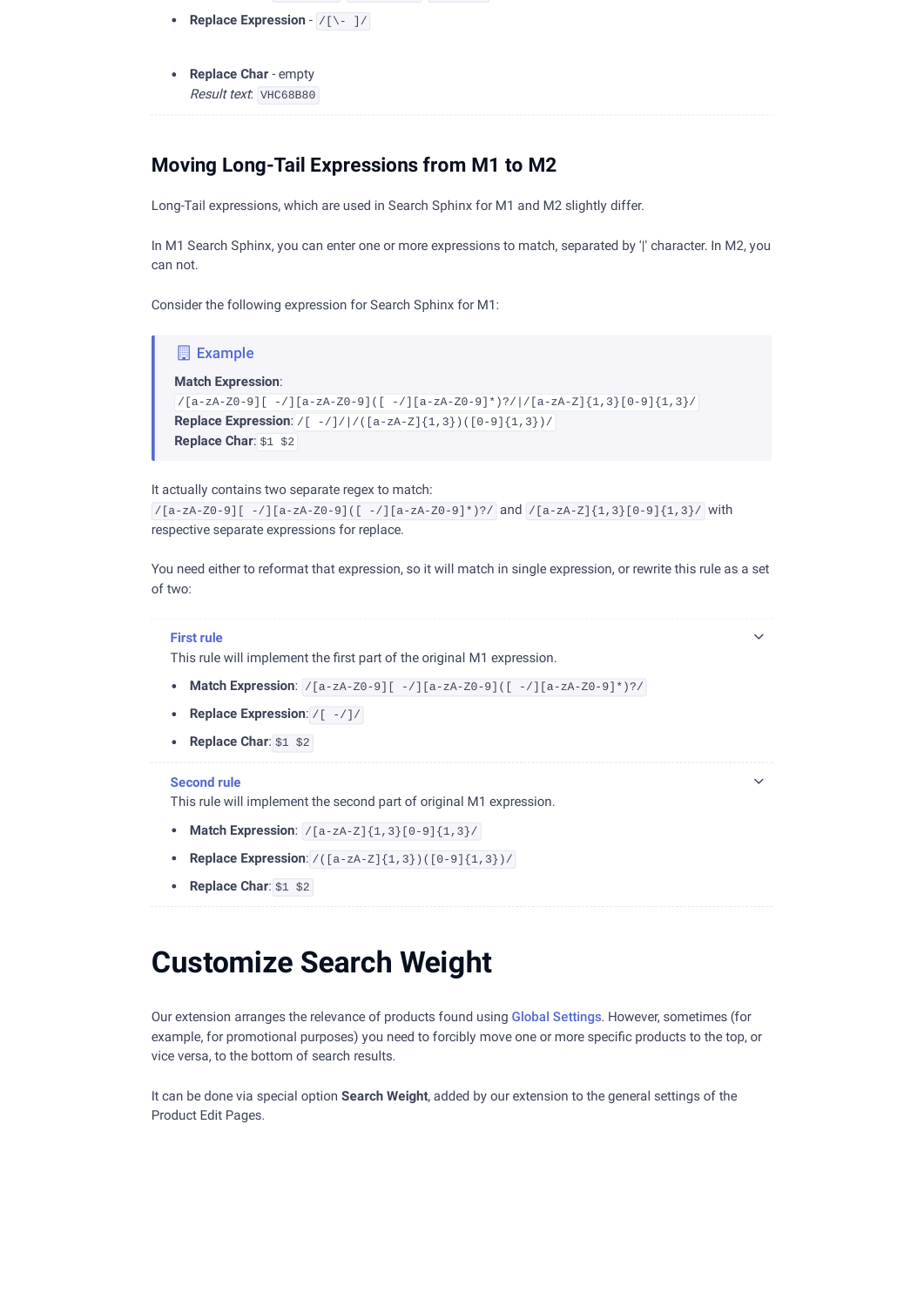| Joust Duffle Bag                         |                                                                                                                                                                                                                                  |                   |                      | Q <b>40 1</b> admin + |
|------------------------------------------|----------------------------------------------------------------------------------------------------------------------------------------------------------------------------------------------------------------------------------|-------------------|----------------------|-----------------------|
| $\bullet$<br>Store View: All Store Views |                                                                                                                                                                                                                                  | $\leftarrow$ Back | <b>Add Attribute</b> | Save                  |
| <b>Enable Product</b>                    | ● Yes                                                                                                                                                                                                                            |                   |                      |                       |
| <b>Attribute Set</b>                     | $\overline{\phantom{a}}$<br>Bag                                                                                                                                                                                                  |                   |                      |                       |
| Product Name *<br>[store view]           | Joust Duffle Bag                                                                                                                                                                                                                 |                   |                      |                       |
|                                          | 24-MB01<br>SKU *<br>[global]                                                                                                                                                                                                     |                   |                      |                       |
|                                          | \$34.00<br>Price *                                                                                                                                                                                                               |                   |                      |                       |
|                                          | [global]<br><b>Advanced Pricing</b>                                                                                                                                                                                              |                   |                      |                       |
| <b>Tax Class</b>                         | <b>Taxable Goods</b><br>$\mathbf{v}$                                                                                                                                                                                             |                   |                      |                       |
| <b>Quantity</b><br>[global]              | 100                                                                                                                                                                                                                              |                   |                      |                       |
|                                          | <b>Advanced Inventory</b>                                                                                                                                                                                                        |                   |                      |                       |
| <b>Stock Status</b><br>[glo              | In Stock<br>$\mathbf v$                                                                                                                                                                                                          |                   |                      |                       |
| Weight<br>[global]                       | Ibs<br>This item has weight<br>$\ ^{\ast}$                                                                                                                                                                                       |                   |                      |                       |
| Categories                               | New Category<br>Gear $\times$ Bags $\times$<br>$\mathbf{v}$                                                                                                                                                                      |                   |                      |                       |
| <b>Description</b><br>[sto               | Show / Hide Editor                                                                                                                                                                                                               |                   |                      |                       |
|                                          | B / U ##   # #   Paragraph * Font Family * Font Size *<br>X 石高山白 出信 田田 田田 4 の 0 0 0 0 0 1 至 4 0 m   A · 2 ·                                                                                                                      |                   |                      |                       |
|                                          | はももも   41   en en en A A 2   T 国出                                                                                                                                                                                                |                   |                      |                       |
|                                          | The sporty Joust Duffle Bag can't be beat - not in the gym, not on the luggage carousel, not anywhere. Big enough to haul a basketball or soccer ball<br>and some sneakers with plenty of room to spare, it's ideal for athletes |                   |                      |                       |
|                                          | • Dual top handles.<br>• Adjustable shoulder strap.<br>• Full-length zipper.<br>• L 29" x W 13" x H 11".                                                                                                                         |                   |                      |                       |
|                                          |                                                                                                                                                                                                                                  |                   |                      |                       |
|                                          |                                                                                                                                                                                                                                  |                   |                      |                       |
|                                          |                                                                                                                                                                                                                                  |                   |                      |                       |
|                                          |                                                                                                                                                                                                                                  |                   |                      |                       |
|                                          | Path: p                                                                                                                                                                                                                          |                   |                      |                       |
| Search Weight<br><b>In</b>               | $\bullet$                                                                                                                                                                                                                        |                   |                      |                       |
| Activity                                 | Running                                                                                                                                                                                                                          |                   |                      |                       |
| <b>Igloba</b>                            | Warmup<br>Yoga                                                                                                                                                                                                                   |                   |                      |                       |
|                                          | Recreation<br>Lounge                                                                                                                                                                                                             |                   |                      |                       |
|                                          | Gym                                                                                                                                                                                                                              |                   |                      |                       |

This weight is the relative position in which the product will be placed on the search result page. It ranges from 100 (product or category will always appear at the top of the search results list) to -100 (product or category will always appear at the bottom of the search results list).

## <span id="page-12-1"></span>**Congure Search Indexes**

**Search Indexes** are the most important part of your search subsystem. The purpose of storing an index is to optimize speed and performance in finding relevant documents for a search query. Without an index, the search engine would scan every document in your store, which would require considerable time and computing power.

This section covers all topics necessary for working with indexes, and consists of the following subsections:

- [Managing](#page-12-0) Indexes
- [Adding](#page-13-0) New Index
- [Product](#page-14-0) Index
- [Category](#page-14-1) Index
- CMS Page [Index](#page-14-2)
- [Attribute](#page-15-0) Index
- <span id="page-12-0"></span>[Wordpress](#page-12-1) Blog Index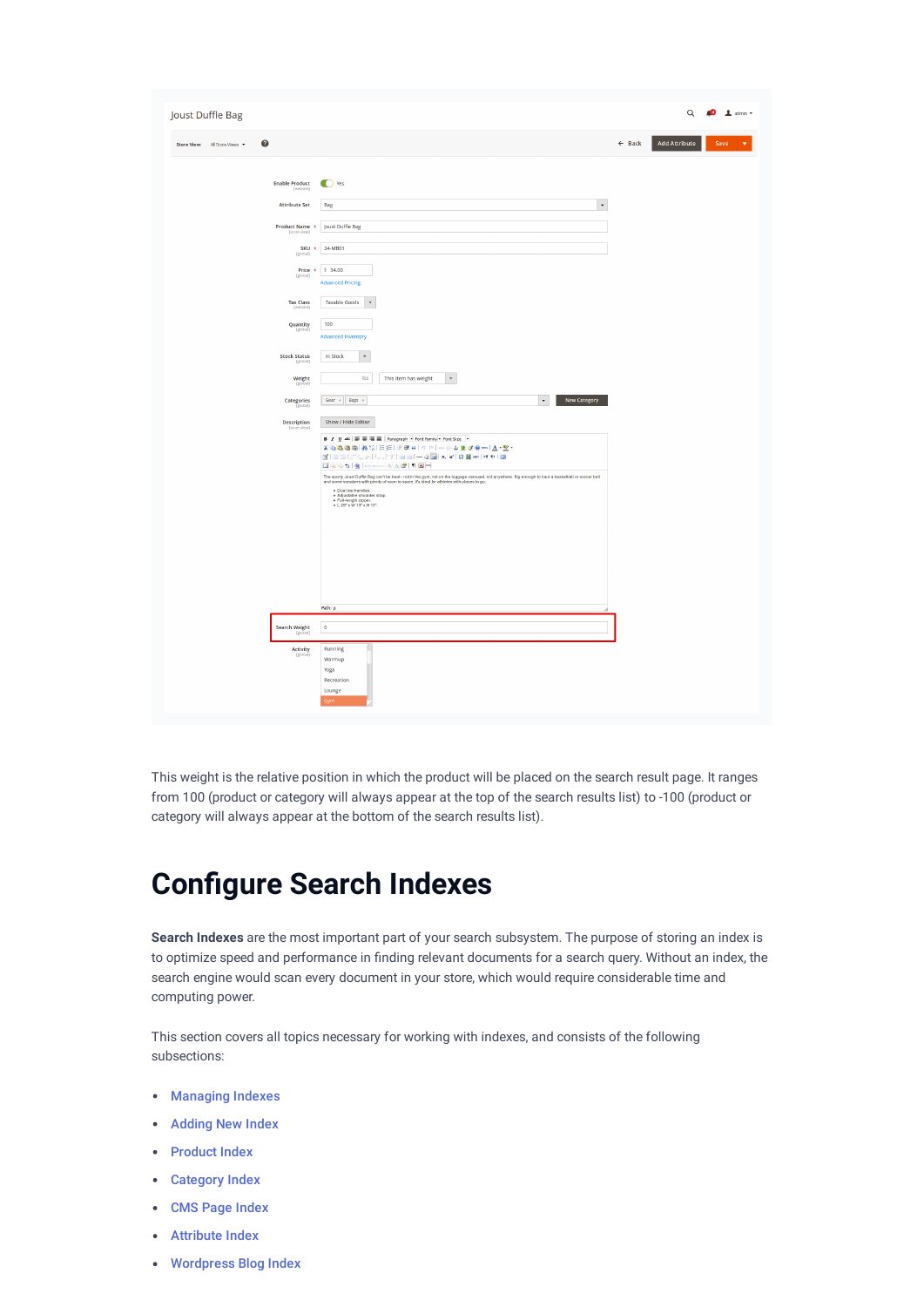## **Managing Indexes**

Our search can combine all indexes existing in your configuration to boost the search and give your customers the most relevant results. It brings them all to a single grid, located at **System -> Search Management -> Search Indexes**, from which you can configure them.

Each index, added to this grid, displays the following properties:

- **Title** title of the search index.
- **Type** shows the index type (searchable content type read more at **Adding New Index** subsection).
- **Position** the position of the index in the search results. Search results will be organized in tabs according to this property.
- **Status** indicates whether the current index is ready for searching. The **Disabled** value means that particular index will be excluded from the search.

Additional **Action** column provides common actions that can be performed directly from the grid, such as:

- **Edit** edit index settings (default action).
- **Reindex** run manual reindexing for selected index.
- **Delete** remove index from Mirasvit Search extension. %

#### ⊕ Note

This action will completely remove this index from your store, so if you wish for the index to be excluded from search - just change its status to **Disable**.

## <span id="page-13-0"></span>**Adding and Conguring New Index**

- To add a new index to the Mirasvit Search extension, go to **System -> Search Management -> Search** 1 **Indexes** and press **Add New Index**.
- 2) Index record creation is divided into two stages: setting common settings and specific, which depend on their type. Common settings are shown in the **General Settings** subsection:
	- **Title** title of the search index. It will be used as a tab header at the search display page.
	- Type shows the index type (searchable content type). Some values of this field will trigger specific options. Pick a link from type list below to know more:
		- **Magento Indexes**
			- [Product](#page-14-0)
			- [Category](#page-14-1)
			- CMS [Page](#page-14-2)
			- [Attribute](#page-15-0)
		- **Custom Search [Indexes](#page-16-1)**
			- [Wordpress](#page-12-1) Blog
		- **Mirasvit Extensions**
			- Blog MX
			- Knowledge Base
			- Gift Registry
		- **Magefun Blog Extension**
		- **Mageplaza Blog Extension**
		- **Ves Extensions**
			- Blog
			- Ves Brand
		- **Amasty**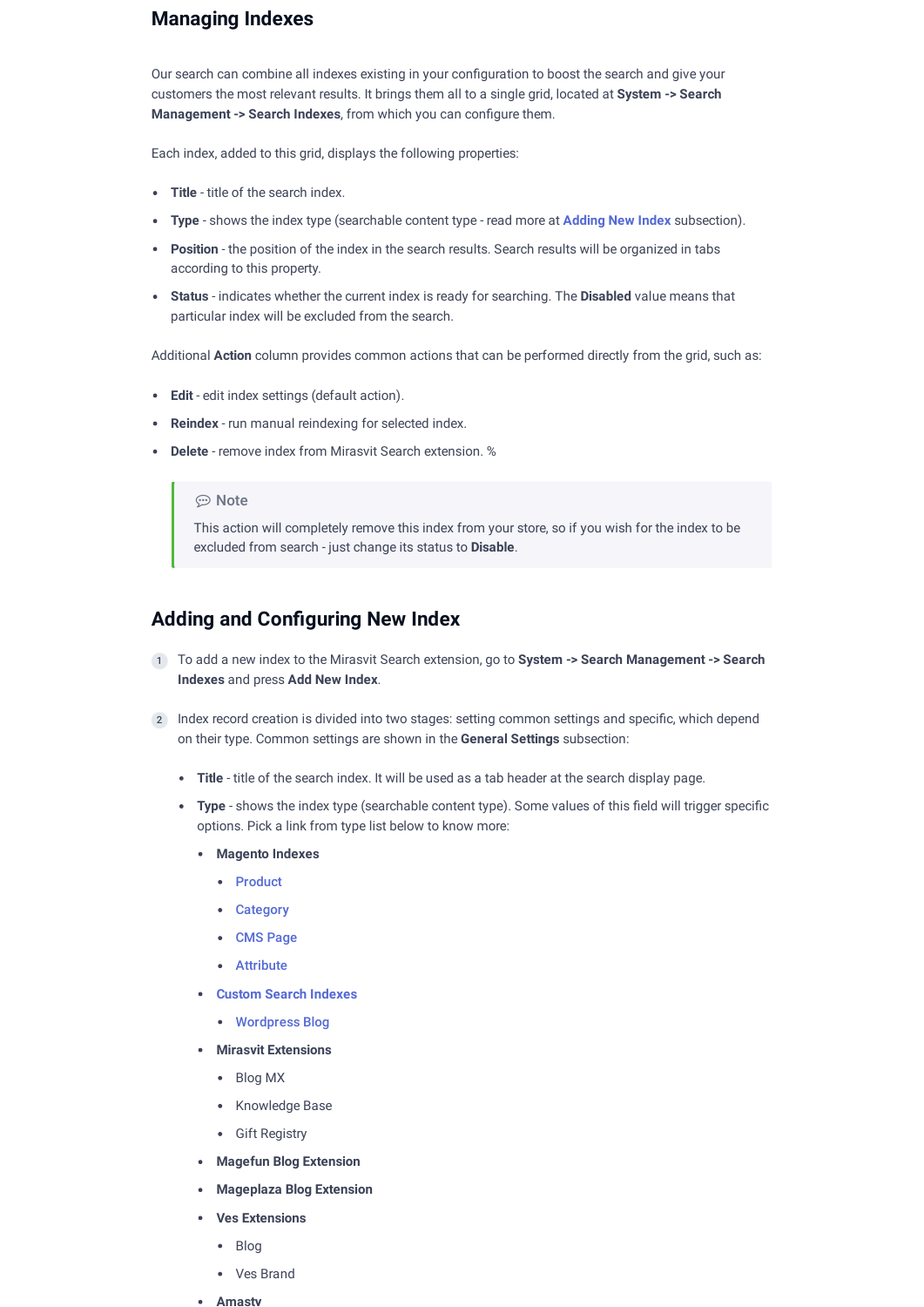- **asty**
- Blog
- $\bullet$  FAO
- **Blackbird Content Manager**
- **Position** the position of the index in the search results. The extension will sort tabs on the search results page based on the position.
- **Active** sets whether the index should be activated.
- 3 Press **Save and Continue Edit** to proceed to the index conguration stage.
- Add **Searchable Attributes** to the type-dependent option list, with rows corresponding to attributes 4 where the extension should conduct a search. Each row consist of the following fields:
	- **Attribute** attribute name. It is picked from properties of selected index type. For example, if **Product** type is selected - then attributes would be **Product Name**, **SKU**, **Price**, **Tax Class** and so on.
	- Weight sort order, which defines the importance of each attribute for product relevancy. The maximum weight is 10 (highest priority), the minimum weight is 0(lowest priority). Each index type comes with a predefined set of searchable options that will be displayed after completing the first stage. There should be **at least one searchable attribute**, otherwise the search will not work properly.
- 5) Properties type-dependent specific options section. Read more below, or pick a link from type values, described in **(2)** step.
- 6 Save the index and activate it to be included in the search.

During installation, three indexes will be automatically created and congured: **Product**, **Category** and **CMS Page**.

## <span id="page-14-0"></span>**Product Index**

The Product Index can be created at the **System -> Search Management -> Search Indexes** grid. Read more about it here: [adding](#page-13-0) new index.

Specific options of this type will be shown on the **Properies** section of the Index edit page:

- **Search by Parent Categories Name** include in the search all parent categories (useful when a store has a wide categories tree).
- **Search by child products** include associated products from Bundled, Grouped and Configurable products in the search.
- **Search by Product ID** enable search by product id (entity\_id attribute, which is not listed as searchable by Magento).
- **Search by custom options** enable search by custom options (defined in addition to existing options).

### <span id="page-14-1"></span>**Category Index**

Category Index can be created at the **System -> Search Management -> Search Indexes** grid. Read more about it here: [adding](#page-13-0) new index.

There's no specific options for this type of index.

## <span id="page-14-2"></span>**CMS Index**

CMS Page Index can be created at the **System -> Search Management -> Search Indexes** grid. Read more about it here: [adding](#page-13-0) new index.

There's only one specific option for this type on the **Properies** section of the Index edit page:

**Ignored CMS Pages** - defines, on whose CMS pages search should not be performed. You can select zero or more pages here via the checkbox drop-down list.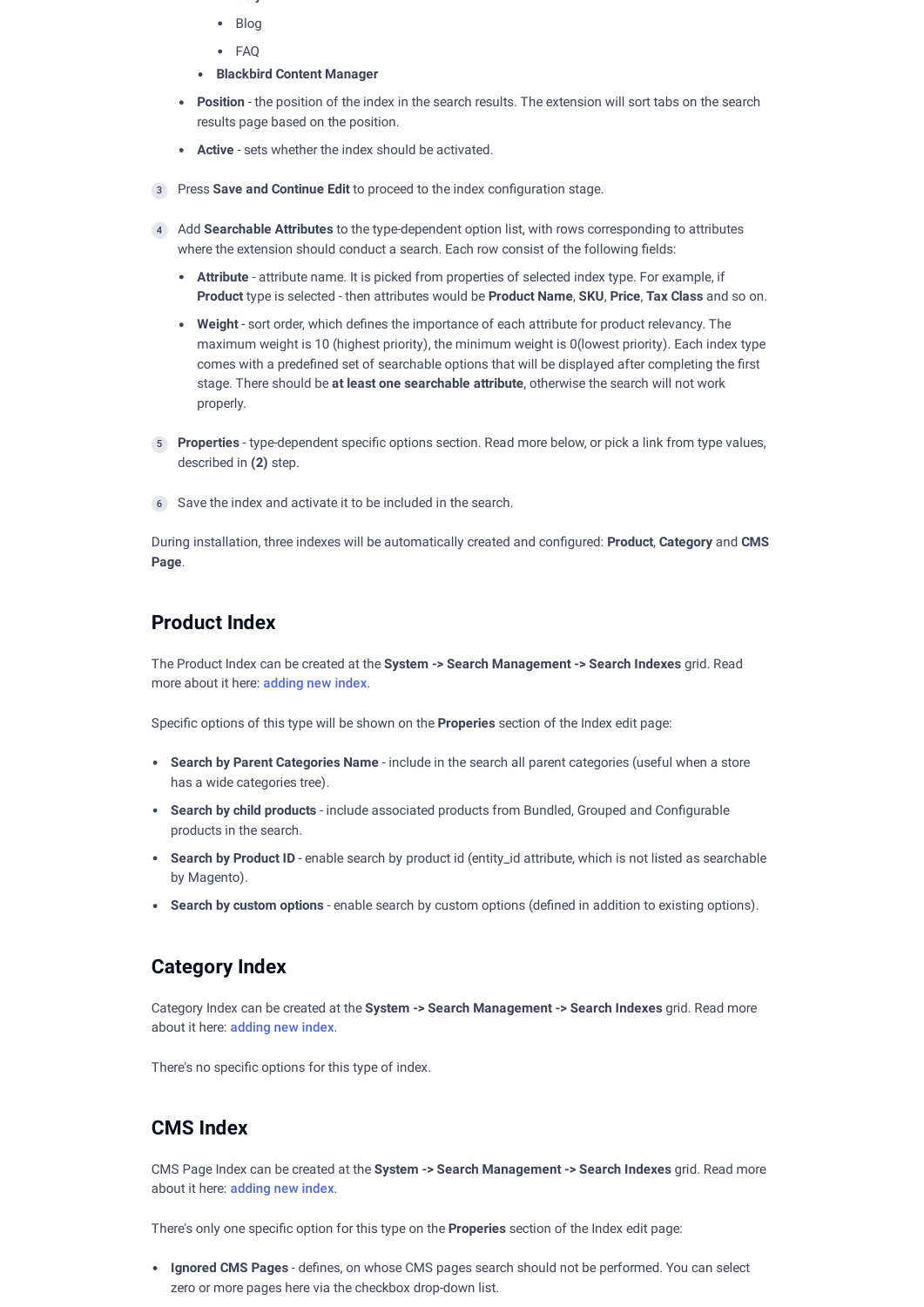## <span id="page-15-0"></span>**Attribute Index**

Unlike other indexes, this one can be created only for a specific attribute which should be displayed as a separate section in the Search Results.

This attribute should be previously enabled for Advanced Search. It can be done at the **Stores -> Attributes -> Product** grid. Pick up the desired attribute, then jump to the **Storefront Properties** subsection and make it available for search by setting to **Yes** two options: **Use in Search** and **Visible in Advanced Search**.

#### **⊙** Note

Attribute index can work only with attributes that can be **indexed**, e.g. they belong to a selectable type.

To see type of Product Attribute, visit the **Stores -> Attributes -> Product** grid, pick up the attribute record, and see the **Catalog Input Type for Store Owner** eld. Selectable types are **Multiple Select** and **Dropdown**. Only attributes of this type can be indexed.

If you wish to use attributes like **Author**, or something similar, you have to make them selectable first, and then make them available for searching as above.

After saving the product, you can configure Attribute Index for this attribute at the **System -> Search Management -> Search Indexes** grid. Read more about it here: adding new index.

### **Wordpress Blog Search Index**

Wordpress Blog Index can be created at the **System -> Search Management -> Search Indexes** grid. Read more about it here: adding new index.

- **Database Connection Name** connection name of the Wordpress database.
	- If WordPress is installed on the same database, the correct value is default .
	- If WordPress is installed on a separate database, you need to create a new connection in the file app/etc/env.php .

#### **Example**

A typical database connection should look similar to this:

```
 'db' => array(
  'table_prefix' => '',
  'connection' => array(
     'default' => array(
          'host' => 'localhost',
          'dbname' => 'store',
         'username' => 'root',
          'password' => 'password',
         'active' => '1',
     ),
 ),
 ),
```
- Table Prefix the prefix for the Wordpress tables (wp\_ by default).
- **Url Template** the full URL for your posts with dynamical variables.

Typical base urls should look like the example below:

http://example.com/blog/{post\_name}.html http://example.com/blog/?p={ID} http://example.com/{category\_slug}/{post\_name}.html 1 2 3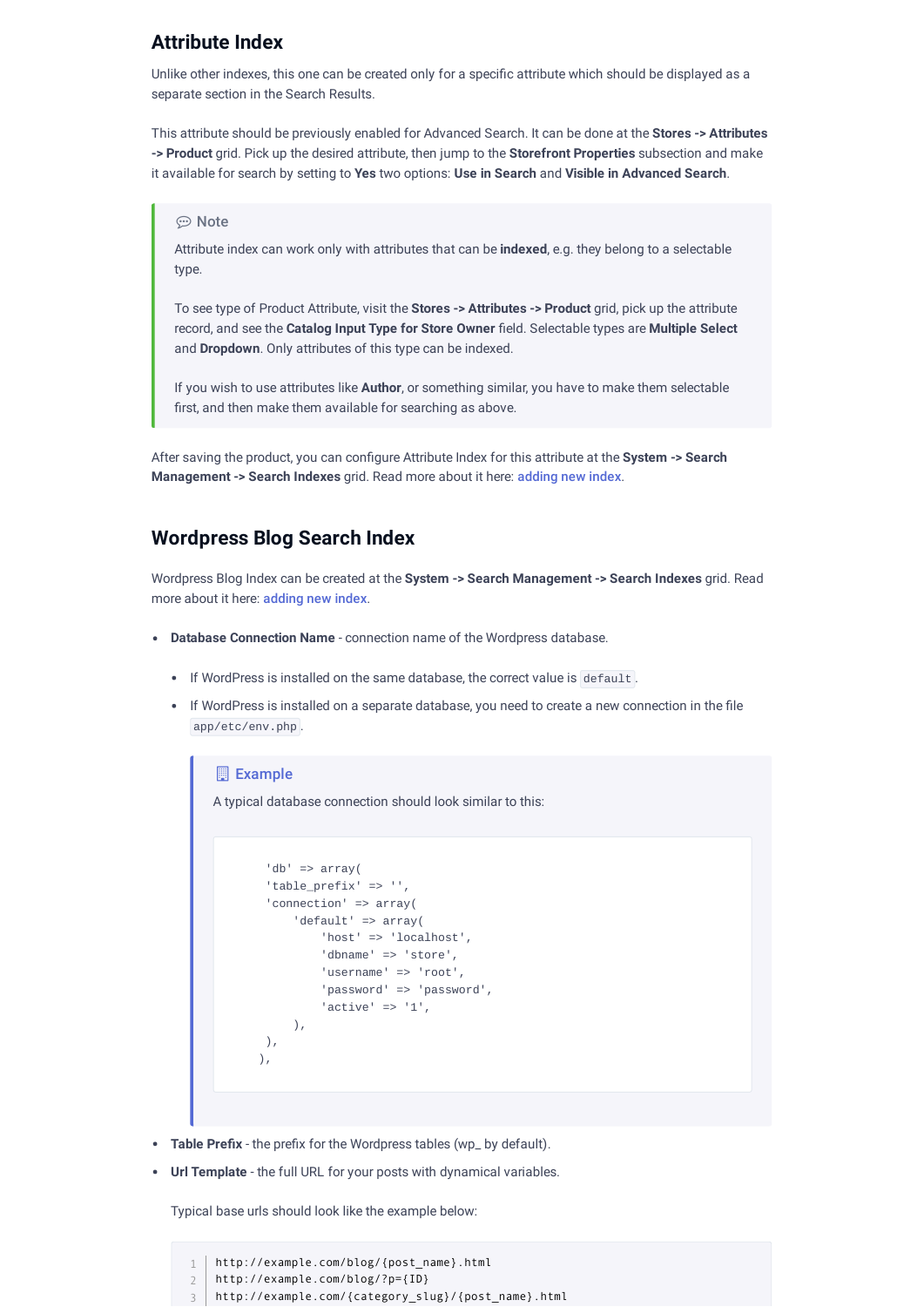## <span id="page-16-1"></span>**Implementing Custom Search Index**

Sometimes it's necessary to have a specific type of Index which is either not included to our search extension, or belongs to some third-party extension. In this case, custom index can be implemented using the following instructions:

- 1) Clone the example module from the repository [https://github.com/mirasvit/module-search](https://github.com/mirasvit/module-search-extended.git)extended.git
- 2) Go to app/code/Mirasvit/SearchExtended/Index/ and rename the subpath Magento/Review/ to the required one. We suggest to use the following structure - ([provider]/[module]/[entity])
- 3) Change class names in file app/code/Mirasvit/SearchExtended/Index/[provider]/[module]/[entity]/Index.php
	- Set your values to getName(), getPrimaryKey() and getIdentifier() methods
	- Configure the attributes you want to get in getAttributes() method
	- Change buildSearchCollection() and getIndexableDocuments() methods
- 4 Change class names in file app/code/Mirasvit/SearchExtended/Index/[provider]/[module]/[entity]/InstantProvider.php
	- Set your values to map() and mapItem() methods
- 5 Change registration for new index in file app/code/Mirasvit/SearchExtended/etc/di.xml
- 6 Adjust layout file app/code/Mirasvit/SearchExtended/view/frontend/layout/catalogsearch\_result\_index.xml
	- Rename the template name/path and adjust it /app/code/Mirasvit/SearchExtended/view/frontend/templates/index/magento/review/review.pht
- 7) Adjust layout file app/code/Mirasvit/SearchExtended/view/frontend/layout/default.xml
	- Rename the template name/path and adjust it /app/code/Mirasvit/SearchExtended/view/frontend/templates/magento\_review.phtml
- 8 Enable the module and Clear magento cache

If everything was [performed](#page-13-0) correctly, you should be able to add index of your custom type like any regular index.

## <span id="page-16-0"></span>**Configuring Autocomplete & Suggest**

All Autocomplete settings are located in the **System / Settings / Mirasvit Extensions / Search Autocomplete** section.

It consists of the following sections:

- **•** General **Configuration**
- **Hot [searches](#page-18-1)**

## <span id="page-16-2"></span>**General Configuration**

This section is broken down into smaller subsections, and contains the following options:

- **Minimum number of characters to search** specifies the minimum number of characters which customers need to enter to trigger autocomplete.
- The delay to start finding specifies the delay between triggering autocomplete (by option above) and the beginning of the actual search.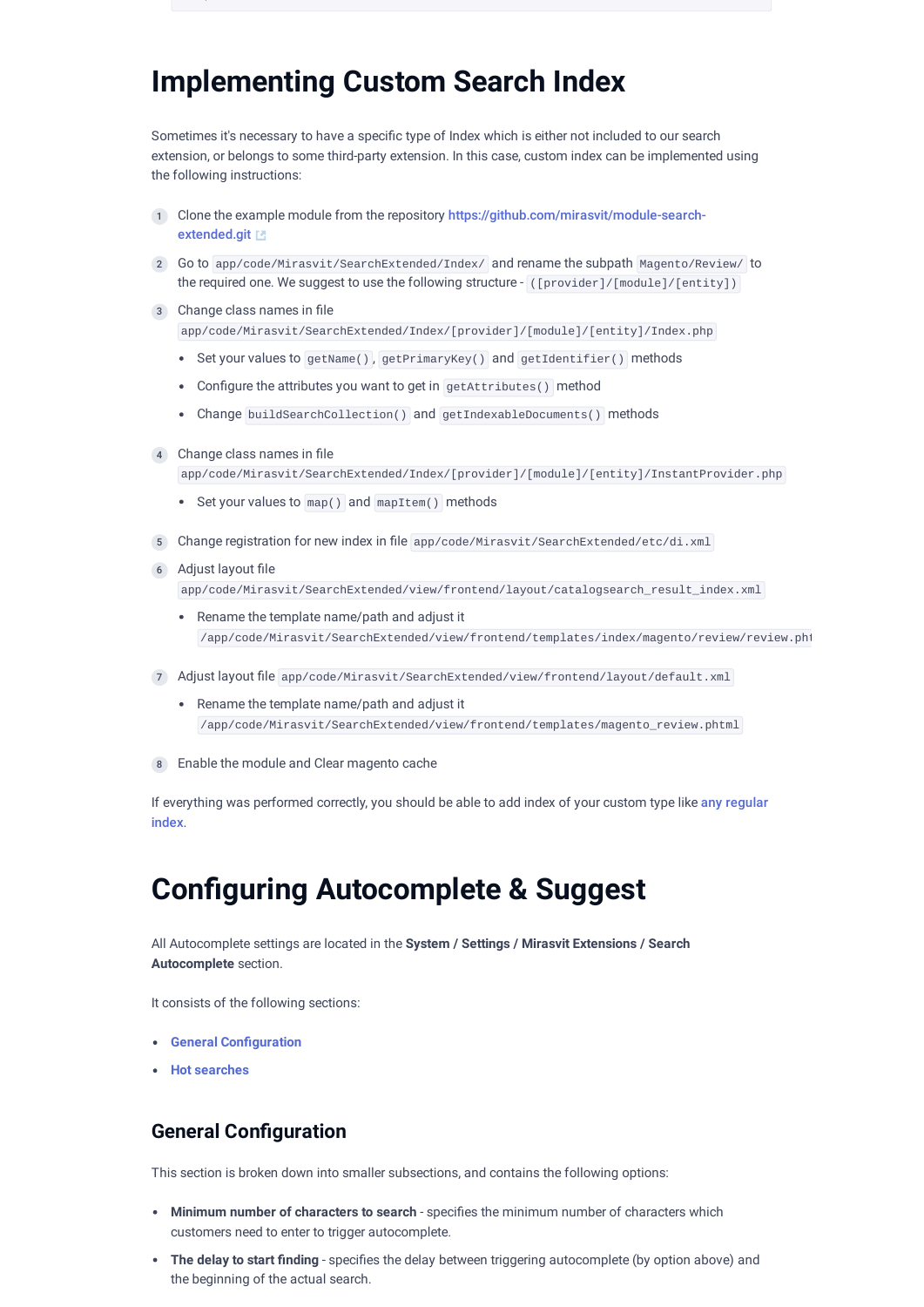#### ⊕ Note

Our extension begins searching for possible autocompletion and offers suggestions only when both of the following conditions have been met:

- the customer has entered the minimal required number of characters;
- no actions took place during the specified delay period.

**Fast Mode** - This option allows you to greatly improve search speed by excluding Magento 2 from the autocomplete search at the initialization stage.

#### ⊕ Note

- This option is available for Sphinx search and Elastic engines only;
- The disadvantages include an increased indexing time of the search index, and the lack of some search capabilities, such as wildcard exceptions, individual search weight, Popular suggestions, Products in categories, number of found search results, etc.

**Searchable content** - list of search indexes where the search is performed, and results are displayed as autocomplete options. Indices are either taken from standard Magento or if the extension is installed as part of **Advanced Search Sphinx Pro** or **Sphinx Search Ultimate** - from corresponding **Indexes** grid.

### **⊕** Note

The grid contains the following settings:

- **Index** the name of the index which can be included to autocomplete.
- **Is Enabled** includes current index to autocomplete
- **Max Number of results** the maximum number of results which should be displayed in the autocomplete drop-down widget. You can drag and drop rows in this list to define the order in which results from different indices will be displayed in autocomplete drop-down.

**Enable TypeAhead** - enables the auto-suggestion feature. Our extension collects information about the most popular search queries and their results, groups them, and stores them separately. When autocomplete is triggered and the **TypeAhead** option enabled, our application automatically searches for the typed term and displays the suggestion of the most relevant query found.

#### $\blacktriangle$  Tin

Use the Right Arrow button to quickly turn auto-suggestion to full autocomplete query and save autocomplete time.

**Product Settings** - defines the content and appearance of autocomplete individual product information cells.

- Show Price displays price or price range of products. Will show only final\_price of the product if Fast mode is enabled.
- **Show Thumbnail** displays a small thumbnail of the product image.
- **Show Rating** displays a number of reviews and approval rating (so-called star rating).
- **Show Description** displays a short excerpt from product's description.
- **Show SKU** displays the SKU of the product.
- **Show "Add to cart"** displays a shortcut button for quick purchasing products.
- **Optimize autocomplete view for small screen size** allows for optimization of autocomplete layout to small screen sizes. Note: this may require additional style fixing in the Appearance section.
- **Appearance** contains only one field, which defines custom appearance of the autocomplete widget.
- **Additional CSS Styles** custom CSS styles, which should be applied either to the entire drop-down, or to individual product cells. It is an extremely powerful tool which allows you to match our Autocomplete extension to almost any theme.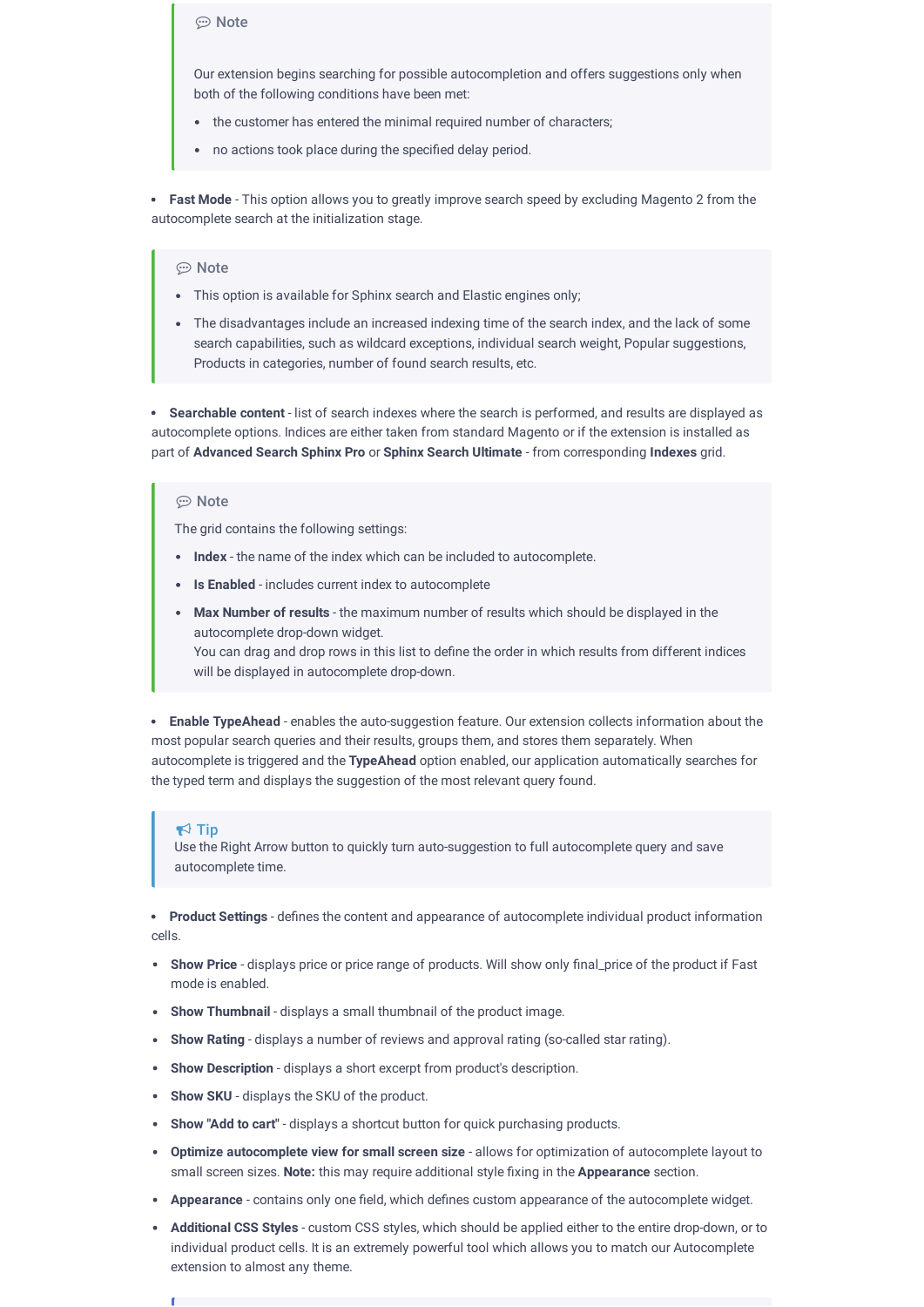

## <span id="page-18-1"></span>**Hot Searches**

Hot searches are the most popular queries which have been requested by customers. If a current customer request includes such a query, autocomplete can highlight them and bring them to the top of the dropdown.

- **Search queries** allows for overriding Hot Searches by adding special keywords (comma-separated), which should be counted as hot-this is particularly useful during promotional campaigns.
- **Ignored words** allows for excluding certain keywords from Hot Searches. It is also a list of commaseparated words.
- **Max Number of queries** the maximum allowed number of Hot Searches which should be displayed on autocomplete drop-down.

### $\blacktriangleright$  Tip

Currently, **Hot searches** are the most searched [Search](https://docs.magento.com/user-guide/marketing/search-terms-popular.html) Terms in your Magento. You can clear some of the search terms which then won't appear in the **Hot searches** option: go to Marketing > SEO & Search > Search Terms, find the necessary term, and delete it. Otherwise, you will need to delete them in the database.

## <span id="page-18-0"></span>**Congure Search Spell Correction**

All conguration options are located in the **Store -> Conguration -> Mirasvit Extensions -> Search Spell Correction** section.

There are only two options for now. In both, our extension analyzes the customer's request and tries to find products whose names most closely resemble the original request.

**Enable spell correction** - enables automatic spelling correction.

#### **Example**

Let's assume that your store has 'Samsung' products in the catalog.

When a customer accidentally misspells Samsang phone , the default Magento search will return nothing, since you have no such product.

But with this option enabled, the customer will be notified about potential misspelling and will see the results for the corrected search phrase Samsung phone .

**Enable fallback search** - enables searching for partial request satisfaction, when there are no results for the original request.

### **Example**

Let's assume that customer puts the phrase red samsung phone into the search, but you have only samsung phone product.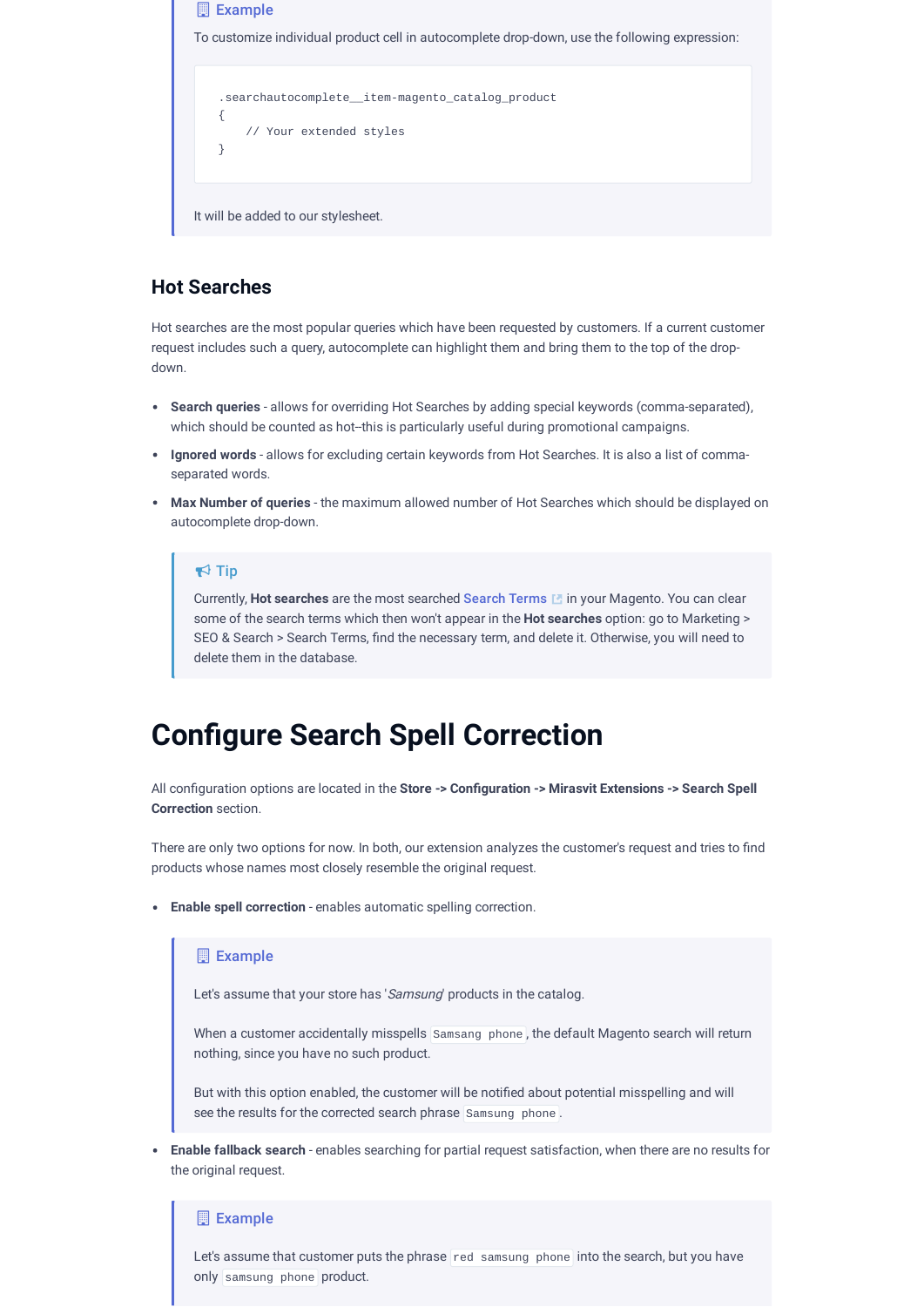If the store has no such product, the default Magento search also will return nothing.

But with this option enabled, the customer will be notified about the error, and will receive results by the correct search phrase samsung phone.

## **Search Results Validator**

Validator - debugging tool. It is compatible only with the Elasticsearch engine.

It is located in the \*\*System -> Search Management -> Validator\*\* section.

To start validation, enter in the eld **Search term** -wanted search term, and **Entity ID** which can be found in the Catalog - Products.

This tool helps you find out whether a particular product has been indexed or not. As a result, if the product has been indexed, you will get the output directly from the Elasticsearch index where it finds the matches and highlights all occurrences in the result.

## <span id="page-19-1"></span>**Reports**

With detailed search reports, you are able to check how relevant the search is to your customers.

From this information, you will be able to fine-tune your search configuration so that your customers will be led to the products they need.

You can find reports in **System** / **Search Management** / **Reports** 

You can check the Search Report by:

#### **Search Volume**

- Total Searches / Popularity
- Unique Searches number of unique searches (search phrases)
- Users number of unique sessions with searches
- Engagement % the percent of users that opened the product from the search page

#### You can group or filter it

- By exact date
- By hour
- By day
- By week
- By month
- By year

#### **Search Terms**

- Total Searches
- Popularity
- <span id="page-19-0"></span>Engagement %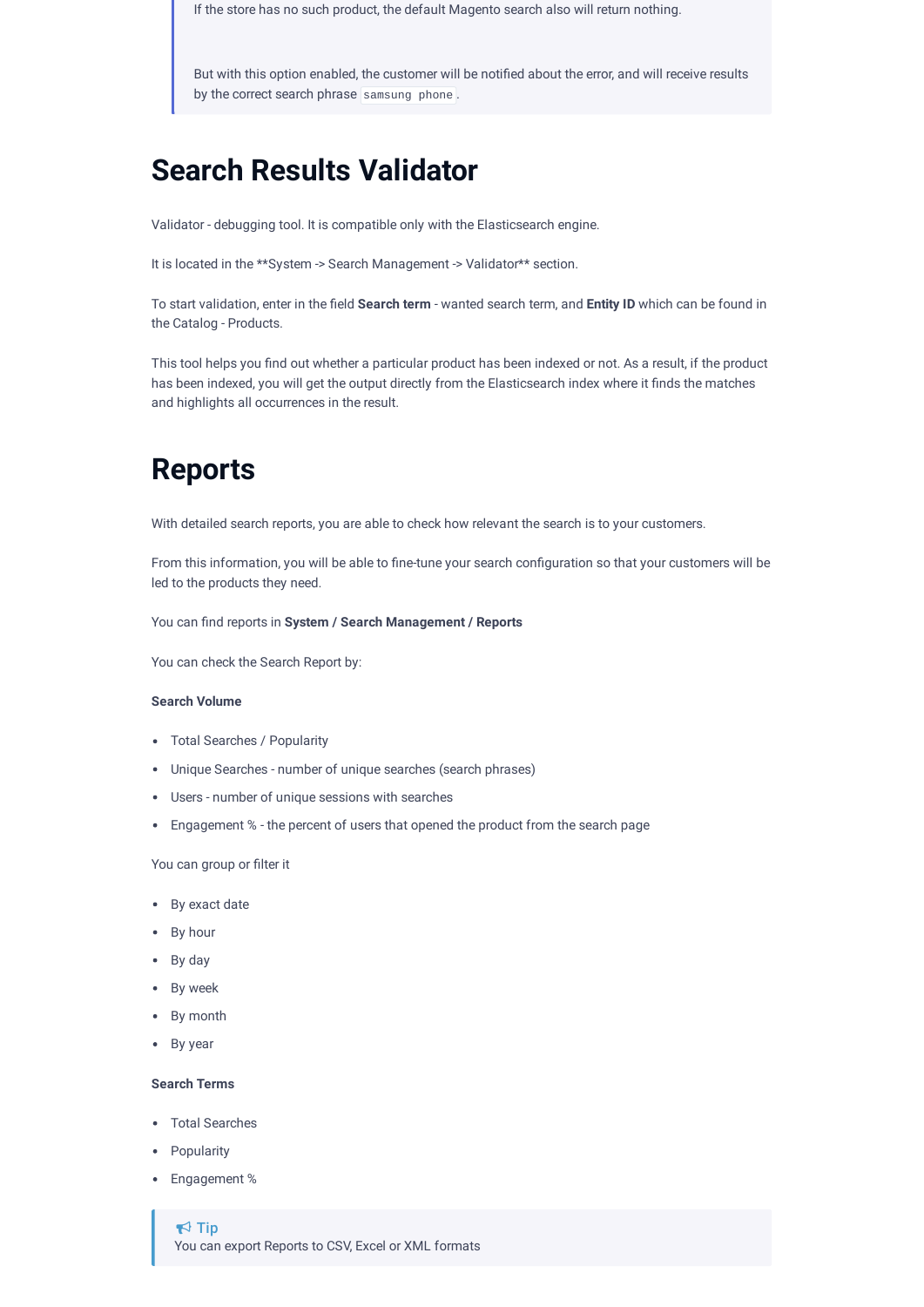## **Manage Landing Pages**

A landing search page is a special search result page with a static URL where customers are redirected by using some search expression.

Let's consider a large number of frequently requested (or just a promotional set) models of Samsung phones with a black coat. We can create a separate promotional page, say, http://store.com/black-samsung-phone.html , and bind it to the search phrase "black samsung phone". Then, when customer request a black Samsung phone, it will be immediately sent to your special page.

Also it supports the following logic: we create a separate promotional page, for example, http://store.com/black-samsung-phone.html , and bind it to the search phrase "black samsung phone". When a customer goes to this (specific) URL, the search results for "black samsung phone" will be immediately built on it.

All such pages can be managed from the **System -> Search Management -> Manage Landing Pages** grid.

## **Adding New Landing Page**

- Go to **System / Search Management / Manage Landing Pages** and press **Add New** button.
- $\bullet$  On the creation page, fill in the following fieds:
	- **Query Text** the key phrase, which should bring customer to the landing page (ex. black samsung phone)
	- **URL Key** relative path to the landing page. For example, if the URL key is shoes/all , then the full URL would be https://example/shoes/all/ .
	- **Active** activates or deactivated redirect to the landing page.
	- **Page Title** overrides the title of that page with yours.
	- **Meta Keywords** meta keywords that can be used by search crawlers.
	- **Meta Description** meta description that can be used by search crawlers.
	- **Layout Update XML** overrides XML layout of the landing page.
- Save and activate the landing page.

## <span id="page-20-1"></span>**Manage Synonyms**

The extension increases native Magento synonyms' functionality and provides additional ability for importing synonyms.

To import synonyms, perform the following steps:

- Place your custom YAML file into the [magento\_root]/var/sphinx/synonyms/ folder.
- Go to **System -> Search Management -> Manage Synonyms** and press the **Import Synonyms** button.
- . The Dictionary field defines locale (language) to which synonyms are imported. All dictionaries should exist and have at least one record since imported data are appended to existing.
- **Store View** defines the store views where imported synonyms will be applied.
- Press **Import** to import and apply synonyms.

## <span id="page-20-0"></span>**Manage Stopwords**

Stopwords are words that have little lexical meaning or ambiguous meaning and are not useful during a search (ex. and, or, the, a, with, etc). Therefore, these words should be removed from search phrases to make them relevant.

You can either manually add stopwords, or import them from a YAML-formatted file.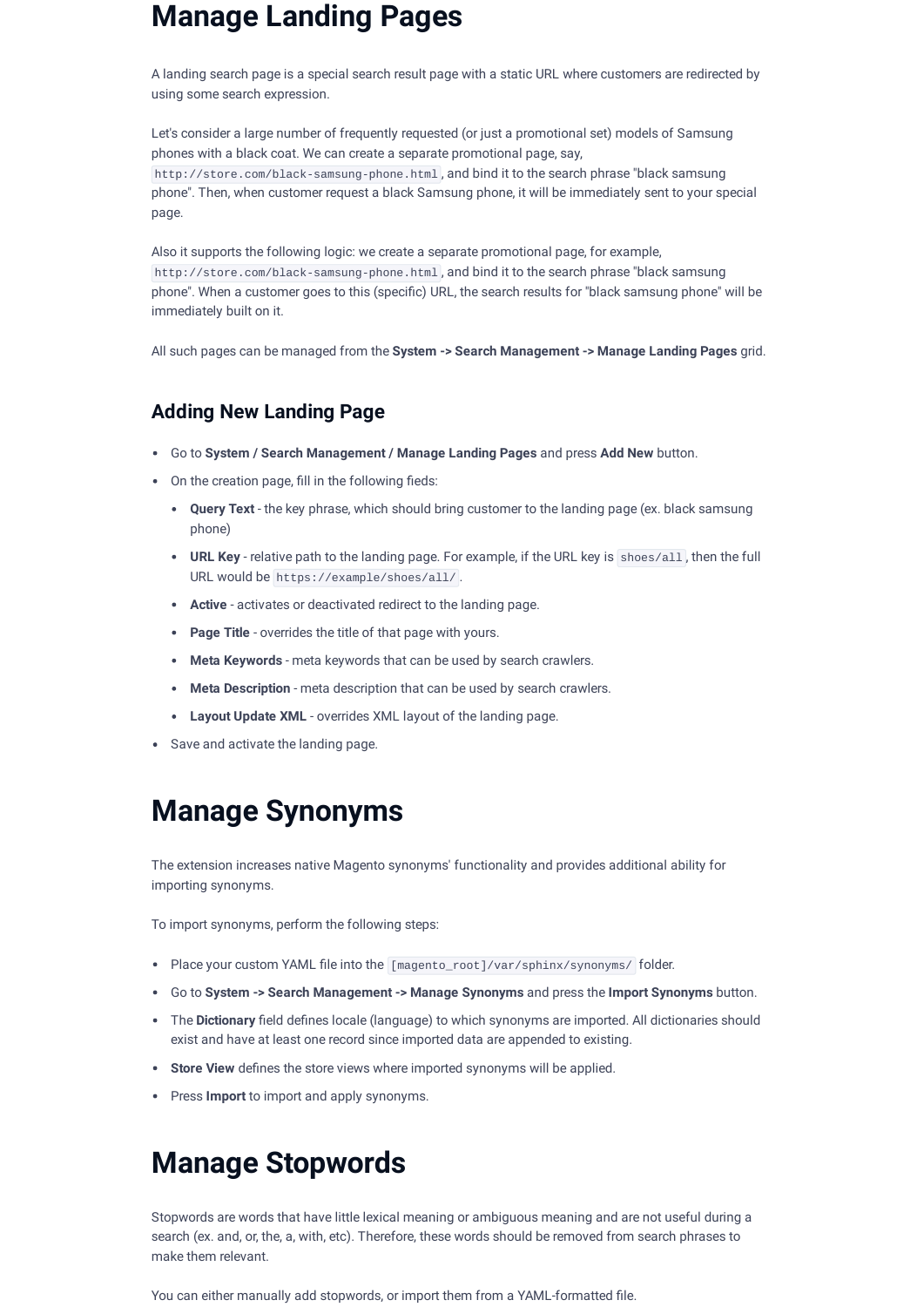## **Adding New Stopword**

- Go to the **System -> Search Management -> Manage Stopwords** grid and press the **Add New Stopword** button.
- On the creation page, fill in the following fields:
	- **Stopword** is the keyword which should be removed from search requests.
	- Store View allows you to select where defined synonyms will be applied.
- Save record.

### <span id="page-21-0"></span>**Importing Stopwords**

Our extension uses the YAML file format for stopwords importing. It should resemble the following format:

```
1 [ID_1]:[Stopword_1]
```
- 2 | [ID\_2]:[Stopword\_2]
- 3 | [ID\_3]:[Stopword\_3]

The name of this file should be equal to your language code in capital letters. Codes can be found [here](https://en.wikipedia.org/wiki/List_of_ISO_639-1_codes)  $\mathbb{E}$ , use column **639-1** for that.

### Example

Let's create a stopwords file for English locale. The name of such a file would be EN.yaml, and its content should be:

```
1 | 1:"but"
2 \mid 2:"now"
3:"what"
3
4 | 4:"except"
```
To import stopwords from such a file, perform the following steps:

- Place your custom YAML file to the special [magento\_root]/var/sphinx/stopwords/ folder.
- Go to **System -> Search Management -> Manage Stopwords** and press the **Import Stopwords** button.
- Dictionary field defines locale (language), for which stopwords are imported. It is picked from the name of your YAML import files.
- **Store View** defines the storeview, where imported stopwords should be applied.
- Press **Import** to import and apply stopwords.

## **Score Boost Rules**

Score Boost Rules are a powerful tool, which allows you to influence the relevancy of search results, depending on certain conditions.

When the Mirasvit Search extension builds search results, it groups them by indexes' position and their position in **System -> Search Management -> Settings -> Search Autocomplete -> Searchable Content**. Groups can include Products, Pages, Categories and so on - they can be dened in **System -> Search Management -> Search Indexes**.

However, inside these groups items are listed strictly by their relevance to search query, which is calculated for each item separately as **item rank**. The position in a search results list is dependent on this rank value.

Score Boost Rules allows you to increase or decrease this rank depending on item properties, which allow you to move certain products to the top or botton of a list, which can be extremely useful for promotion and marketing purposes.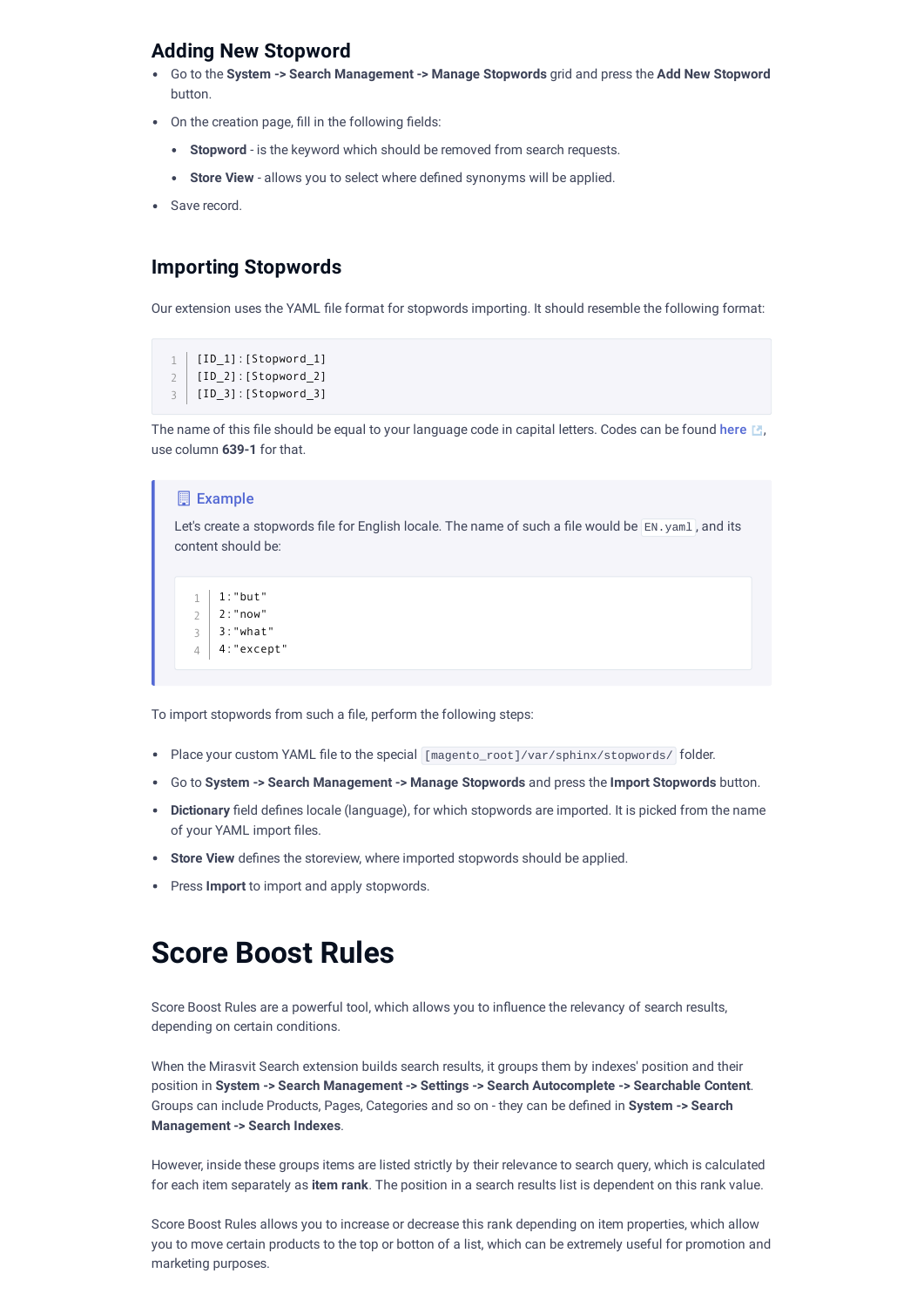## **Creating a new Rule**

To create a new Score Boost Rule, navigate to **System -> Search Management -> Score Boost Rules** section and press **Add New Rule** button.

You need to define the following properties to create a Rule/

- **Title** internal title of the Rule
- **Active** whether the Rule is active and should be applied to Search Results
- Active (date) a time period, when the Rule should apply to Search Results. Leave this field empty to have the Rule always be applicable.
- **Store** storeviews, where the current Rule should be applicable.
- **Score Factor** score adjustment, which should be added or subtracted from the rating, generated by a search engine.
	- **Action** the action that should be performed. It can have only two possible values.
		- **Increase By**
		- **Decrease By**
	- **Rank Adjustment** the numerical value, which should be added or subtracted from rating.
	- Metric defines, how Rank Adjustment shall be used for adjustment. It can have two possible values:
		- **Points** in this case, Rank Adjustment is just added to the actual rating.
		- **Times** in this case, the actual rating is multiplied by Rank Adjustment. It is used to rocket-jump products to the top (for example, promotional products).
	- Parameter defines which rating shall be adjusted by the Rule.
		- **Initial Score** the rating which was generated by search engine.
		- Product Popularity the popularity rating, which is defined as the quantity of orders of products that meet conditions below.
		- **Product Rating** product rating, that is defined as quantity of reviews for products, that meet conditions below

The conditions are broken into two parts:

**Apply** the rule only for the following products - allows you to define which combination of products makes the Rule apply.

#### ⊕ Note

To add additional conditions please go to **Stores - Attributes - Product**, select a necessary attribute, for example, SKU, open edition in the tab **Storefront Properties**, and set Yes for the **Use for Promo Rule Conditions**, clean Magento cache after saving.

**•** Apply the rule only when the following conditions are met - allows you to filter Search Query, to which the Rule shall apply.

Both of these conditions use the same pattern, as with other rules in Magento 2, and are enclosed into logical blocks If ALL of these conditions are TRUE/FALSE (the products meet conditions, when all of them apply) or If ANY of these conditions are TRUE/FALSE (product shall meet only one of defined conditions).

Here are few useful examples that demonstrate how the Score Boost Rules work.

## **Examples**

**Erin Recommends Promo** This example allows you to move products that were recommended by your editorial board (defined here by the custom attribute **Erin Recommends**), to the top of the search results. **Title**: Erin Recommends Promo **Score Factor**: **Increase by** 10 **points Initial Score Apply the rule**

 $\checkmark$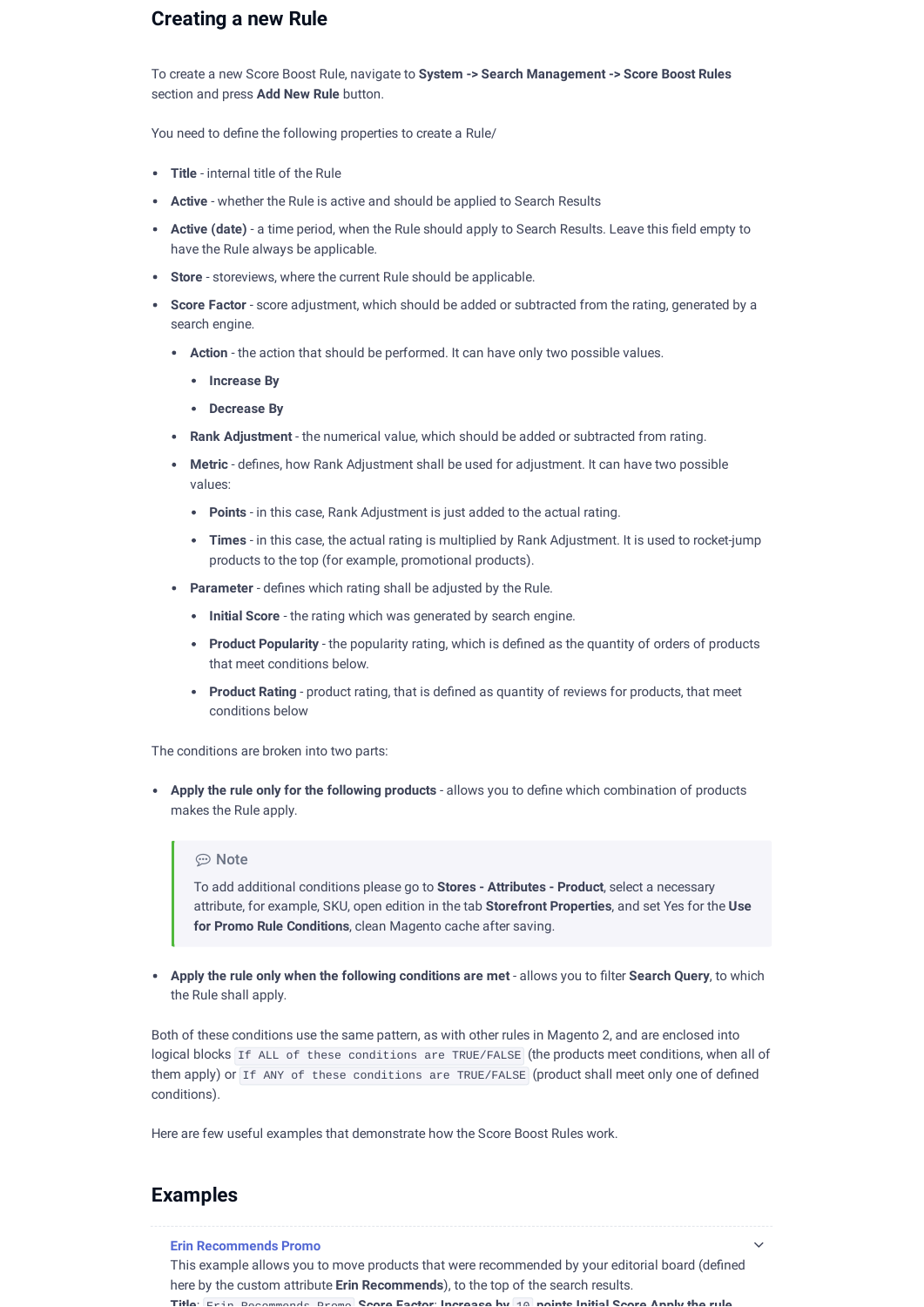**Title**: Erin Recommends Promo **Score Factor**: **Increase by** 10 **points Initial Score Apply the rule only for the following products:**

Erin Recommends is Yes

#### **Analog Watches to the End**

This rule drops all analog watches to the very bottom when a customer search includes the "watch" keyword.

 $\vee$ 

 $\vee$ 

**Title**: Analog Watches to End **Score Factor**: **Decrease by** 2 **times Initial Score Apply the rule only for the following products:**

- Product Name contains analog **Apply the rule only when the following conditions are met:**
- Search Query contains watch

#### **New Products Promo**

This example allows you to lift promotional products higher on the list than others, but not necessarily at the top.

**Title**: New Products Promo **Score Factor**: **increase by** 5 **points Initial Score Apply the rule only for the following products:**

New is Yes

## **Translation**

Our extension supports [multilanguage](https://devdocs.magento.com/guides/v2.3/frontend-dev-guide/translations/xlate.html) stores. To translate it, we have used the same logic as default Magento <sup>1</sup>.

All our translation files are in the "/i18n" folder of each sub-module.

i18n files should be located at:

- **vendor/mirasvit/module-name/src/ModuleName/i18n** if installed via composer;
- **app/code/Mirasvit/ModuleName/i18n** if installed manually.

Create a separate .csv file of your language for our extension. The names of all languages can be found with this command:

php -f bin/magento info:language:list

Override the strings in your dictionary file:

"Original line" , "Translated line"

To avoid rewriting the file with the updating of the module, replace the translation file to your theme directory at **app/design/frontend/THEME\_VENDOR/theme\_name/i18n/lg\_LG.csv**. Where **lg\_LG.csv** is a translation file in another locale.

To see the changes, run these commands : php -f bin/magento setup:static-content:deploy php -f bin/magento cache:flush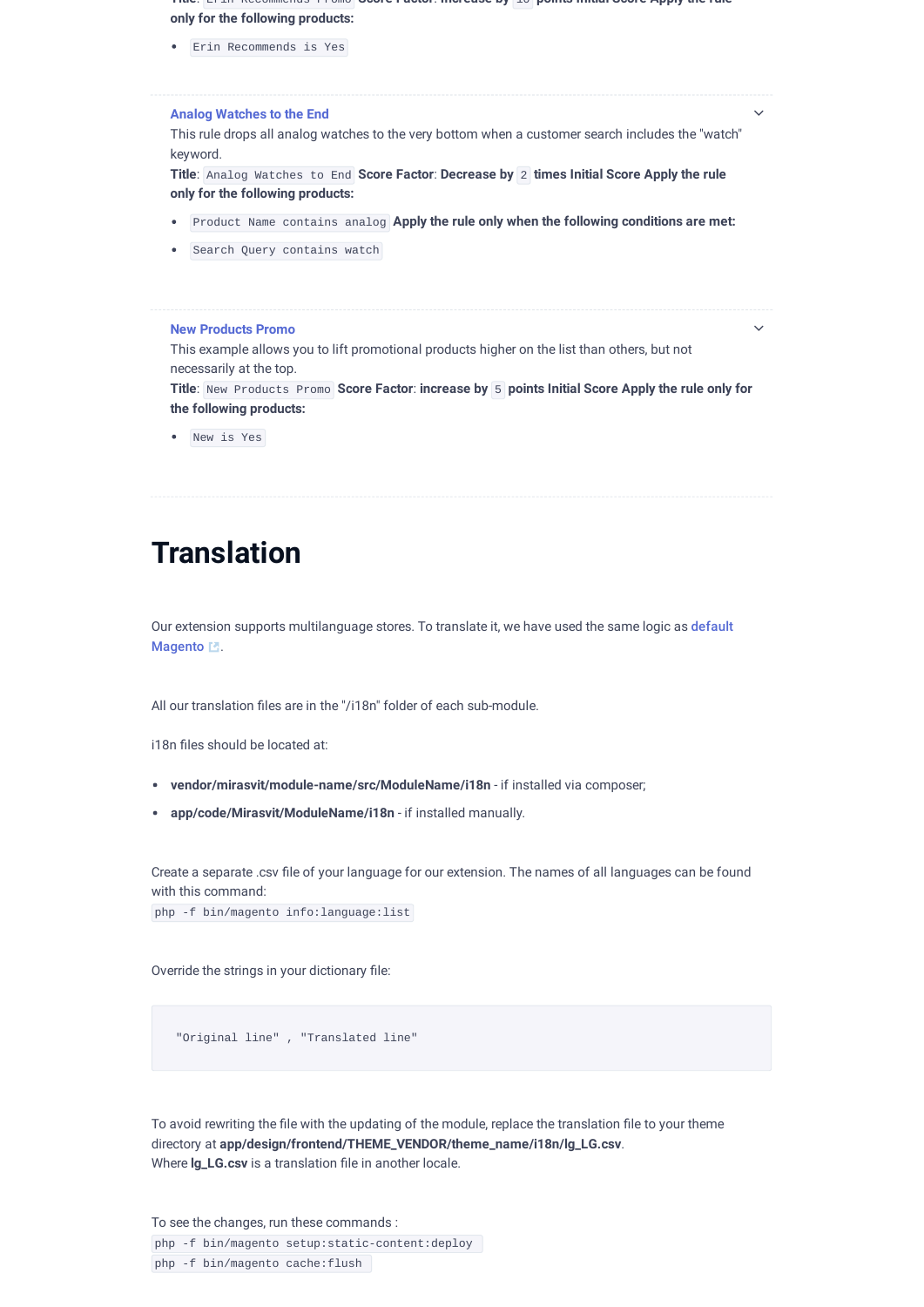This section describes the most common problems that customers report, and how they can be resolved.

## **How to make the autocomplete dropdown scrollable and smaller for mobile devices**

For this, navigate to the **Stores > Settings > Conguration > Mirasvit Extensions > Developer > CSS Settings** and add the css styles below to the **Additional CSS Styles** field:

```
@media screen and (max-width: 767px) {
    .mst-searchautocomplete__autocomplete {
        max-height: 200px;
        overflow-y: scroll;
    }
}
```
max-width: 767px - is the maximum width of the device for which these styles are applied.

## **How to make the autocomplete show a product price including or excluding tax**

For this, navigate to the **Stores > Settings > Conguration > Sales > Tax > Price Display Settings** and switch the option **Display Product Prices In Catalog** to **Excluding Tax** - to display the price without taxes or any other option for displaying the price including tax.

## **Keep getting error onto each search page: The page you requested was not found, but we have searched for relevant content.**

This issue is possible if a certain page contains resources (js, css, images) with a 404 error.

To prevent this issue, you can disable a 404 search at **System -> Search Management -> Settings -> Mirasvit Extensions -> Search.**

## **After enabling Mirasvit\_SearchAutocomplete my CSS styles are missed on frontend**

Please follow **System -> Search Management -> Settings -> Mirasvit Extensions -> Developer -> CSS** Settings tab, set YES at Enable preprocessed CSS, then flush cache and run static content deploy.

## **Does Mirasvit Search support REST API?**

Since Native Magento provides search API, our search extension uses it as well. Please follow the official documentation [here](https://devdocs.magento.com/guides/v2.4/rest/bk-rest.html)

## **Singular/Plural search: how it works?**

Our search extension supports singular and plural search out of the box for the EN, NL, RU locales. If you need to add support for other languages, use lang analyzer [technology](https://www.elastic.co/guide/en/elasticsearch/reference/current/analysis-lang-analyzer.html) L to customize your Elastic Search for the appropriate language.\ For the Sphinx, please use Sphinx engine version with Stemmer (with language specific [morphology\)](#page-7-0).

# **Troubleshooting**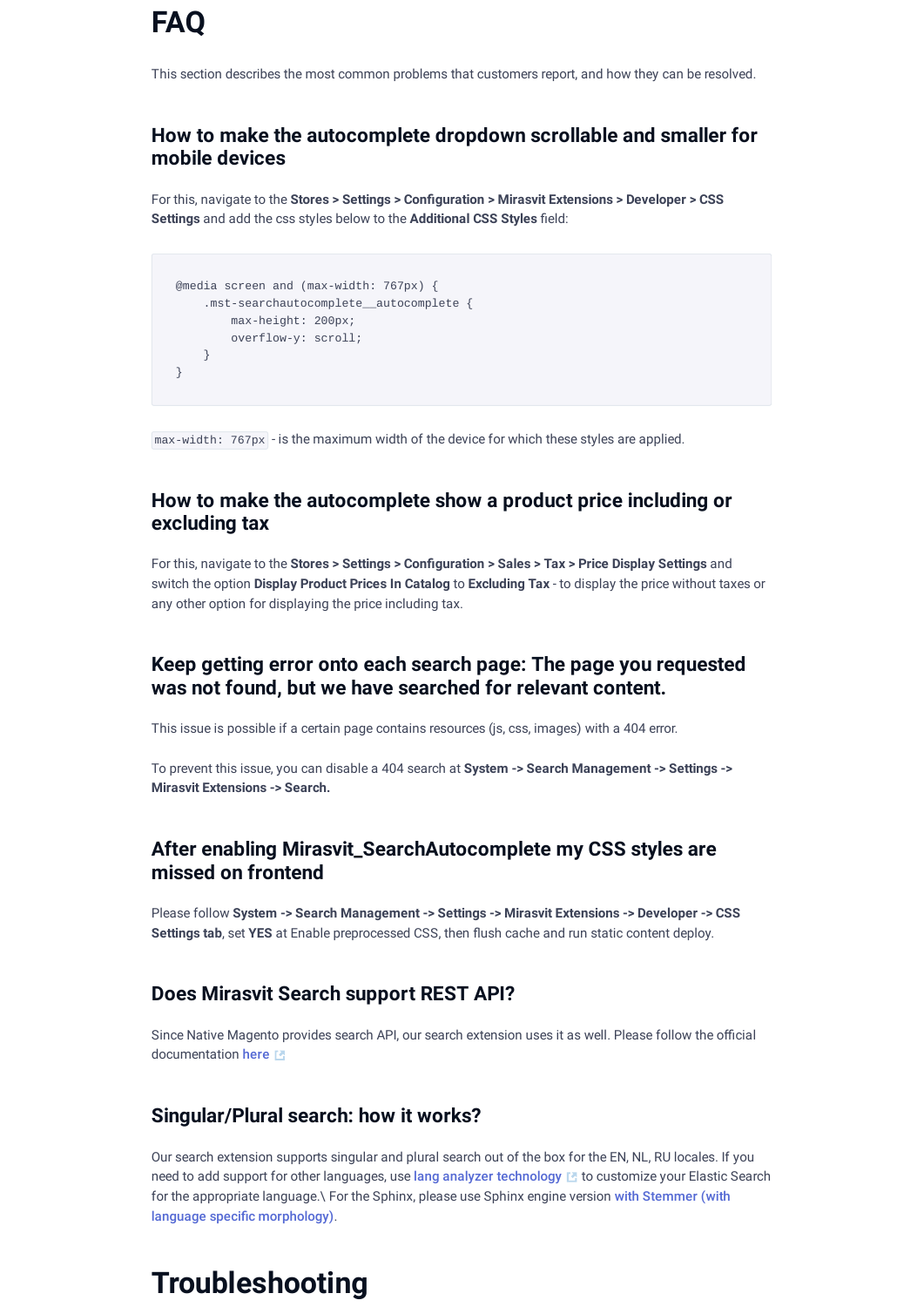This section contains the most common problems that customer can encounter, and how they can be resolved.

⊕ Note

Please, make sure that you're using the latest version of the extension. Otherwise, please **[update](#page-28-0)** it to the latest version.

## **Search is not possible by SKU**

Take a moment to verify the following conditions are in order:

- SKU attribute is searchable. You can check it in **Stores -> Attributes -> Product grid -> SKU -> Storefront Properties -> Use in Search and Visible in Advanced Search** should be **Yes**.
- SKU is in the list of **Searchable** attributes in **Product Index**. You can check it in **System -> Search Management -> Search Indexes -> Product Index**.
- If SKU includes dashes or other non-alphabetic symbols, set up Long Tail Search expressions as described in our [manual](#page-9-0).
- Validate the search result. Go to **System -> Validator -> Validate Search Results**. In the **Search term** field, enter your SKU, in **Product ID** - ID of the product without a searchable SKU and press Validate **Search Results**.

## **After enabling fallback search and entering too many words, search fails**

**Possible cause**: too small a max\_execution\_time PHP parameter, which is not enough to complete requests with large number of words.

**Solution**: there are two possible solutions.

- 1 Increase max execution time parameter either in .htaccess, or directly in PHP.ini.
- Use default Magento settings to adjust search parameters. They are located at **Stores -> Conguration** 2 **-> Catalog -> Catalog Search** and consist of two options:
	- **Minimal Query Length** defines minimal quantity of words in search request (1 for default).
	- Maximum Query Length defines maximal quantity of words in search request (128 by default).

Typically, it is enough to decrease the latter parameter until the search works correctly.

## **Autocomplete (and/or Search Results) is too slow**

#### **Possible Causes** and **Solutions**

## Search Engine Settings

**How to Check**:

Navigate to **System -> Search Management -> Settings -> Search Engine Conguration**. If the option **Search Engine** is set to **Built-In Engine** or **MYSQL**, this is the probably cause.

#### **How to Resolve**:

- If you have Mirasvit MYSQL Search Module version below 1.0.23, upgrade it to latest version, as it contains significant improvements that speed up the built-in search engine.
- Enable the option **Fast Mode** in **Autocomplete settings** at **System -> Settings -> Mirasvit Extensions -> Search Autocomplete** section.
- If this **will not** help, consider a recommendation from next option.

 $\vee$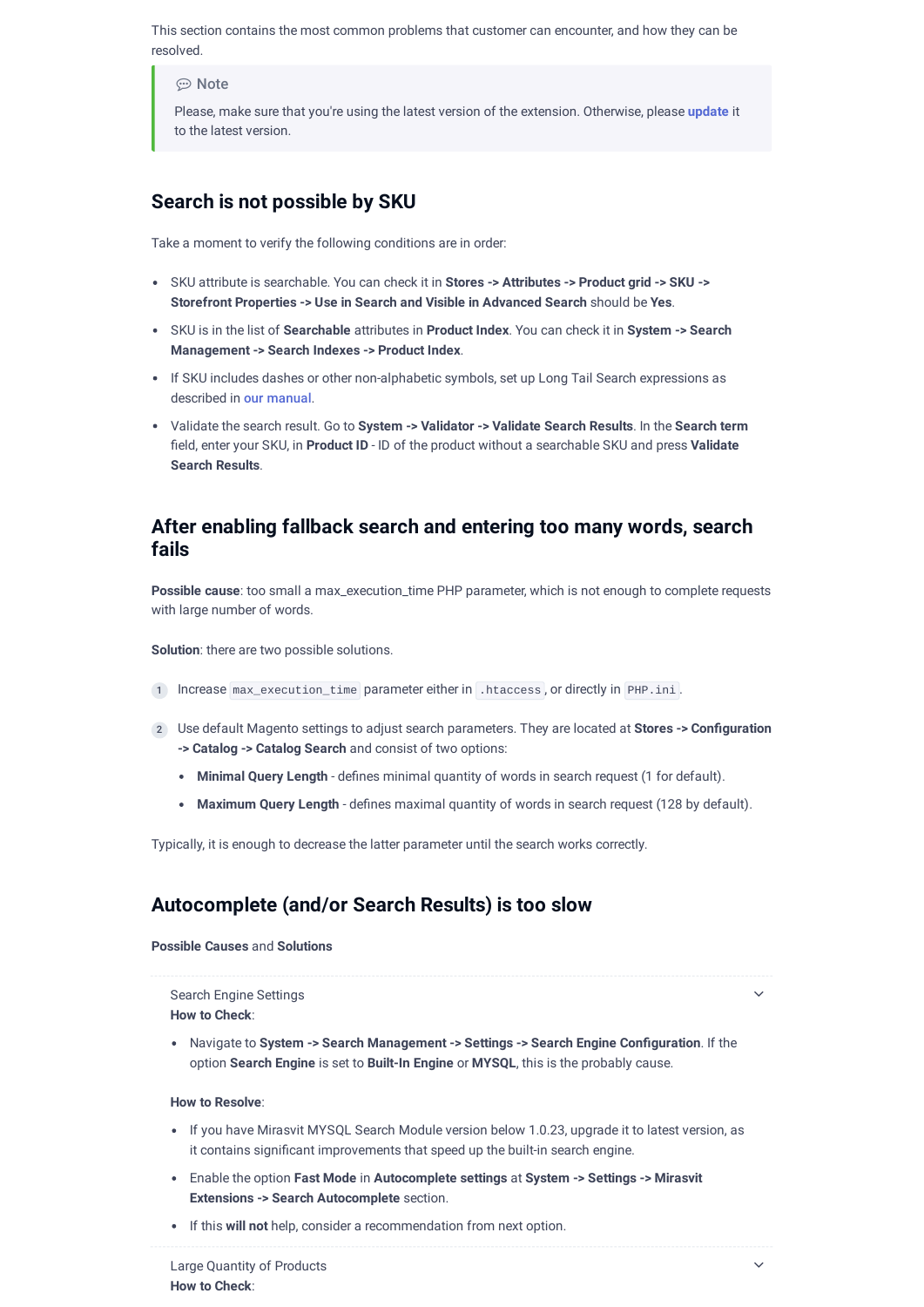Navigate to **Catalog -> Products** section. If you have more than 14k records there, this is the probably cause.

#### **How to Resolve**:

Replace **Build-In Engine** to **External Sphinx Engine** in option **Search Engine** at **System -> Search Management -> Settings -> Search Engine Conguration**. Search Sphinx shall be [installed](#page-7-0) first, and then [connected](#page-9-1) to your store.

 $\vee$ 

#### High-load Crontasks

**How to Check**:

- **Install Cron [Scheduler](https://github.com/kiwicommerce/magento2-cron-scheduler) for M2** ...
- Navigate to **System -> Cron Scheduler by KiwiCommerce -> All cron jobs** section and **System -> Cron Scheduler by KiwiCommerce -> Cron job schedule timeline**. Check there execution time and results of crontasks. If some of them are stuck or executed for too long period, this is the probably cause.

#### **How to Resolve**:

• Disable or reconfigure all crontasks, which are stuck or taking too much time.

### **Aheadworks blog search doesn`t return results**

#### **How to Resolve**:

- Find and open the following file : Aheadworks/Blog/Block/Post.php
- Find public function getSocialIconsHtml()
- After condition you will see this row \$block = \$this->getLayout()->createBlock , place this code before

\$socialIconsBlock = !empty(\$this->getSocialIconsBlock())?\$this->getSocialIconsBlock():'Ahe

- Replace \$this->getSocialIconsBlock() after createBlock with \$socialIconsBlock
- You should get your code to look like \$socialIconsBlock = !empty(\$this->getSocialIconsBlock())?\$this->getSocialIconsBlock():'Ahe

### **"unknown column" error during Sphinx reindex**

**If your Sphinx Search Engine installed on same server run the following steps**:

- Click "Reset" in Search Engine Configuration (backend)
- Click "Restart Sphinx Daemon" in Search Engine Configuration (backend)
- Reindex Search indexes by running bin/magento indexer:reindex catalogsearch\_fulltext (CLI) or in System / Search Management / Search Indexes (Backend)

**If your Sphinx Search Engine installed on a remote server run the following steps**:

- Click "Generate configuration file"
- Copy generated file to your remote server
- Run killall -9 searchd on your remote server
- Start sphinx daemon using the command searchd --config <path to config/sphinx.conf>
- Reindex Search indexes by running bin/magento indexer:reindex catalogsearch\_fulltext (CLI) or in System / Search Management / Search Indexes (Backend)

## <span id="page-26-0"></span>**Command line commands**

Our Search extension also has a command-line interface which can be used from a console or SSH.

Here is the list of available commands. (for hin/magento):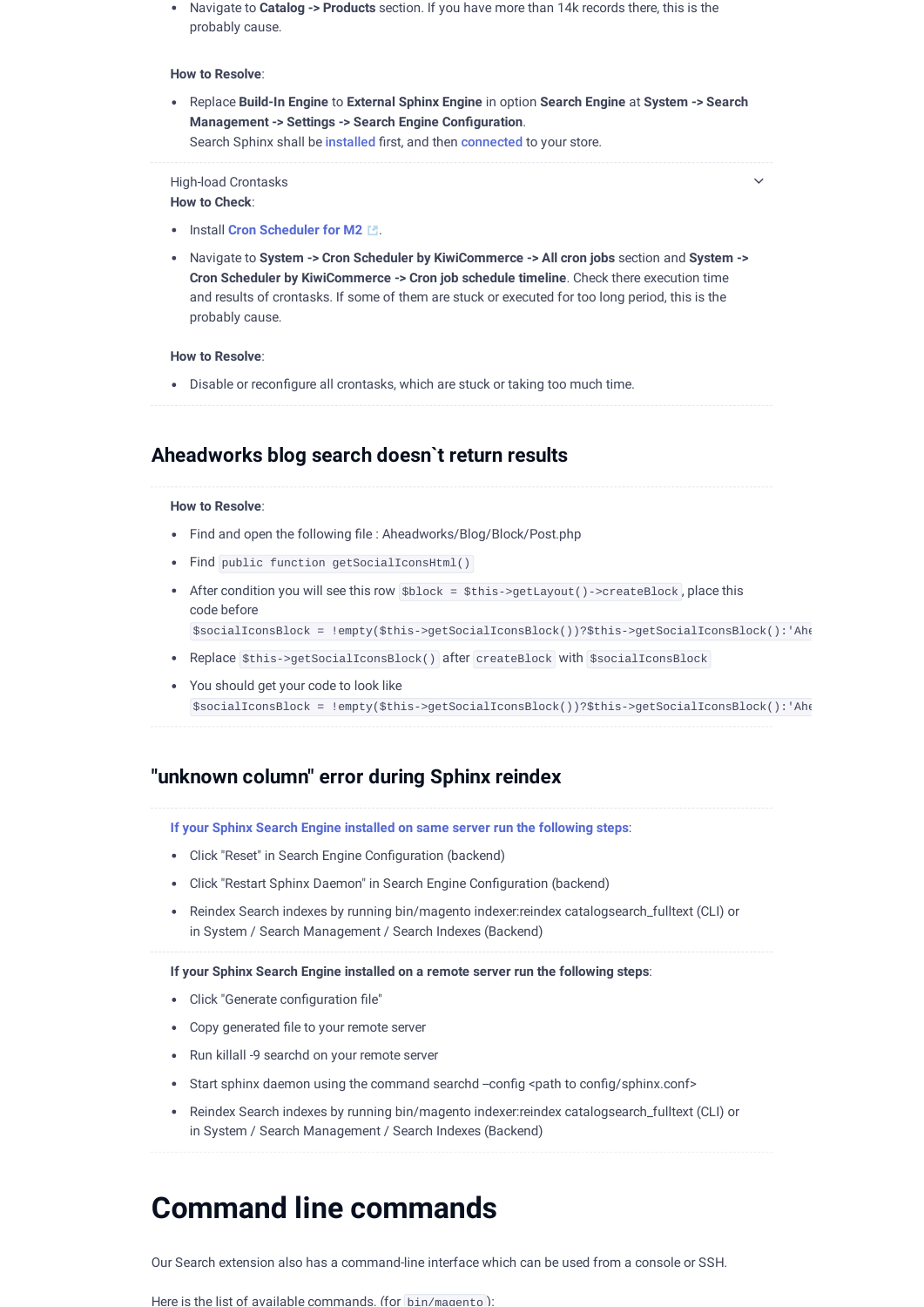e s t e st o b e st o b an an an age to de

- mirasvit:search-sphinx:manage sphinx engine [management](#page-27-0)
- mirasvit: search: reindex reindex all search [indexes](#page-27-1). This command is an alias for default command *indexer:reindex catalogsearch\_fulltext*
- mirasvit: search: stopword manage [stopwords](#page-27-2)
- mirasvit:search:synonym manage [synonyms](#page-28-1)

### <span id="page-27-0"></span>**Managing Search Sphinx from console**

Console management of Search Sphinx includes the following commands:

- start starts Search Daemon
- stop stops Search Daemon
- restart kills Search Daemon process and starts it with clean data
- reset cleans search temporary data
- status displays current status of Search Sphinx engine.
- ensure special command, which automatically checks status, and only if daemon does not work, will it start up.

To execute management command, run the following expression from console/SSH:

1 | bin/magento mirasvit:search-sphinx:manage --[command]

### <span id="page-27-1"></span>**Running Reindex from console**

Console reindexing can be run either for a whole store (without mode options), or for a selected Index (see more at Managing Indexes), and for a selected Store.

1 mirasvit:search:reindex --[mode]=[argument]

Possible modes are:

- INDEX allows for reindexing a particular index. [argument] value should be code if desired index.
- STORE allows for reindexing all indices at particular store. [argument] value should be code if desired store. Store codes can be seen in **Stores -> All Stores** in Magento 2 backend.

### $\blacktriangleright$  Tip

Possible codes of indices you can get directly at console by executing command

mirasvit:search:reindex --index=default

This command will display all indexes with codes in square brackets.

Modes can be used simultaneously, e.g. if you need to reindex the Product index (code is 'catalogsearch\_fullindex') on store with code 'german', you need the following command:

1 mirasvit:search:reindex --index=catalogsearch\_fullindex --store=german

### <span id="page-27-2"></span>**Managing Stopwords from console**

is the contract of the contract of the contract of the contract of the contract of the contract of the contract of the contract of the contract of the contract of the contract of the contract of the contract of the contra

Console stopword managing allows you not only to import, but also to remove stopwords. For that, you will need the following command: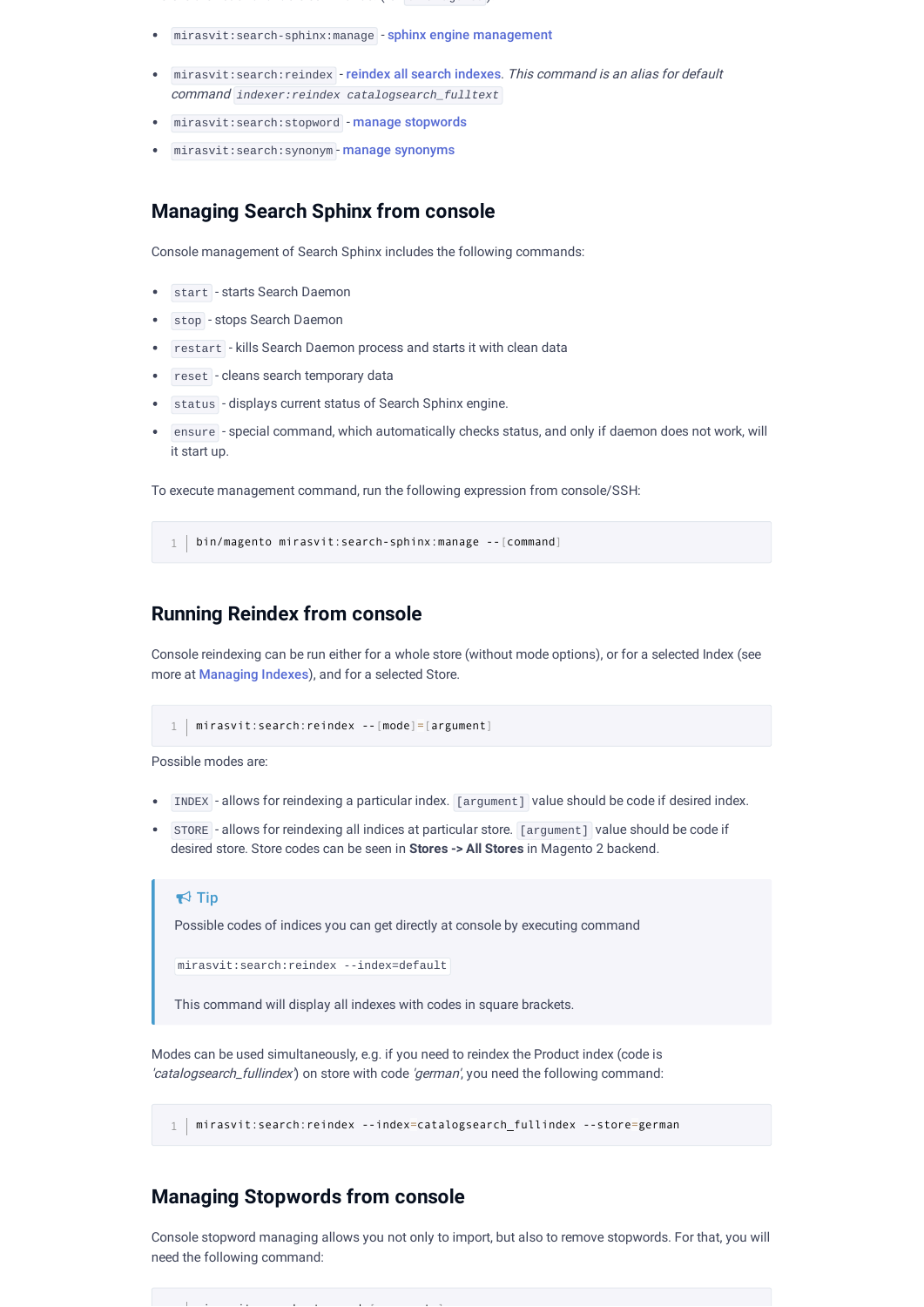1 mirasvit:search:stopword [arguments]

Possible arguments are:

- $\bullet$   $\left\lceil -\text{file} \right\rceil$  defines, which YAML file will be used for stopwords importing.
- --remove optional argument, that commands to remove stopwords instead of importing. Requires previous argument.
- --store=[store\_code] **required** argument, that forces import/remove action performing only on specific store. Store codes can be seen in **Stores** -> All Stores in Magento 2 backend.

Format of YAML file, which is used for managing stopwords, can be seen [here](#page-21-0).

## <span id="page-28-1"></span>**Managing Synonyms from console**

Console synonym managing allows you not only to import, but also to remove them. For that you will need the following command:

1 | mirasvit:search:synonym [arguments]

Possible arguments are:

- . File defines which YAML file will be used for synonyms importing.
- --remove optional argument, that commands removing of synonyms instead of importing. Requires a previous argument.
- --store=[store\_code] **required** argument that forces import/remove action performing only on a specific store. Store codes can be seen in **Stores -> All Stores** in Magento 2 backend.

The format of YAML file, which is used for managing synonyms, can be seen [here](#page-21-0).

## <span id="page-28-0"></span>**Extension Upgrading**

To upgrade the extension follow these steps:

- 1 Back up your store's database and web directory.
- 2) Log in to the SSH console of your server and navigate to the root directory of the Magento 2 store.

If extension was installed via:

**Composer**: run command to update the current extension with all dependencies.

composer require mirasvit/module-search-ultimate:\* --update-with-1 dependencies

#### **⊙** Note

In some cases, the command above is not applicable, as it's not possible to update just the current module, or you just need to upgrade all Mirasvit modules in a bundle. In this case, the command above will not be effective.

Run instead composer update mirasvit/\* command. It will update all Mirasvit modules, installed in your store.

- **Direct le upload**: download new extension package from our store and copy contents to root Magento directory
- 3 Run command to install updates: